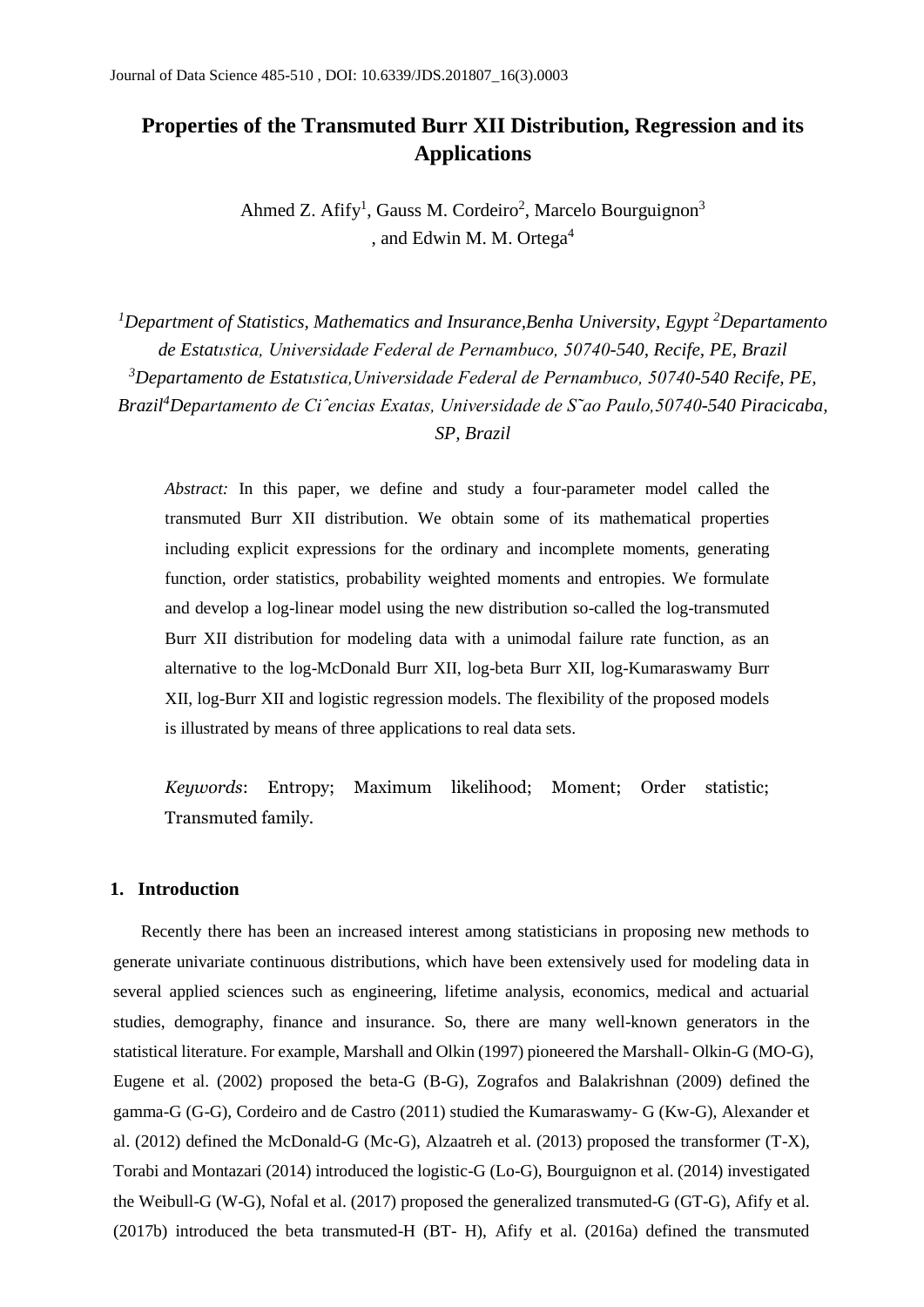geometric-G (TG-G) and Afify et al. (2017a) studied the complementary geometric transmuted-G families. However, there is a clear need for generating new classes to provide more flexibility in modeling and analyzing lifetime data.

Consider a baseline cumulative distribution function (cdf) tt(x;  $\varphi$ ) and probability density function (pdf) g(x;  $\varphi$ ) depending on a parameter vector  $\varphi = (\varphi_1, ..., \varphi_k)$ . The cdf and pdf of the transmuted-G (TG) family of distributions are defined by

$$
F_1(x; \lambda, \varphi) = G(x; \varphi)[1 + \lambda - \lambda G(x; \varphi)] \tag{1}
$$

and

$$
f_1(x; \lambda, \varphi) = g(x; \varphi) [1 + \lambda - 2\lambda G(x; \varphi)] \tag{2}
$$

respectively, where  $|\lambda| \leq 1$ .

The TG density function is a mixture of the baseline density and the exponentiated-G (Exp-G) density with power parameter two. The baseline cdf tt(x;  $\varphi$ ) is clearly a special case of (1) when  $\lambda = 0$ . Further details of the TG family were explored by Shaw and Buckley (2007).

The pdf and cdf of the TG class can be expressed, respectively, as

$$
f_1(x; \lambda, \varphi) = g(x; \varphi)[1 + \lambda - 2\lambda \overline{G}(x; \varphi)] \tag{3}
$$

and

$$
F(x; \lambda, \varphi) = 1 - \overline{G}(x; \varphi)[1 - \lambda + \lambda \overline{G}(x; \varphi)] \tag{4}
$$

The reliability function (rf), hazard rate function (hrf) and cumulative hazard rate function (chrf) corresponding to (3) are given by

$$
R(x; \lambda, \varphi) = \overline{G}(x; \varphi)[1 - \lambda + \lambda \overline{G}(x; \varphi)]
$$
  
h(x; \lambda, \varphi) =  $\tau$  (x; \varphi)  $\frac{[1 - \lambda + 2\lambda \overline{G}(x; \varphi)]}{[1 - \lambda + \lambda \overline{G}(x; \varphi)]}$ 

and

$$
H(x; \lambda, \varphi) = -log{\{\overline{G}(x; \varphi)[1 - \lambda + \lambda \overline{G}(x; \varphi)]\}}
$$

respectively, where  $\overline{G}(x; \varphi) = 1 - G(x; \varphi)$  and  $\tau(x; \varphi)$  is the the baseline hrf.

A simple motivation for the TG family follows by taking two iid random variables, say T1 and T2, with cdf G (x;  $\varphi$ ) = 1 –  $\overline{G}$  (x;  $\varphi$ ). Let  $T_{1:2} = \min(T_1, T_2)$  and  $T_{2:2} = \max(T_1, T_2)$ . Next, consider the random variable X defined by

$$
X=\begin{cases}T_{1:2} \ \ \text{with probability} \frac{\lambda+1}{2};\\ T_{2:2} \ \ \text{with probability} \frac{1-\lambda}{2}.\end{cases}
$$

Then, the cdf of  $X$  is given by (4).

Recently, some authors proposed generalizations of the BXII distribution. For example, the beta BXII (Parana´ıba et al., 2011), Kumaraswamy BXII (Parana´ıba et al., 2013), McDonald BXII (Gomes et al., 2015), beta exponentiated BXII (Mead, 2014), Marshall-Olkin extended BXII (Al-Saiarie et al., 2014), Kumaraswamy exponentiated BXII (Mead and Afify, 2017) and Weibull BXII (Afify et al., 2016b), generalized Burr-normal (Nasiret al., 2017) distributions.

Bourguignon et al. (2016) and Al-Khazaleh (2016) introduced the transmuted Burr XII (TBXII)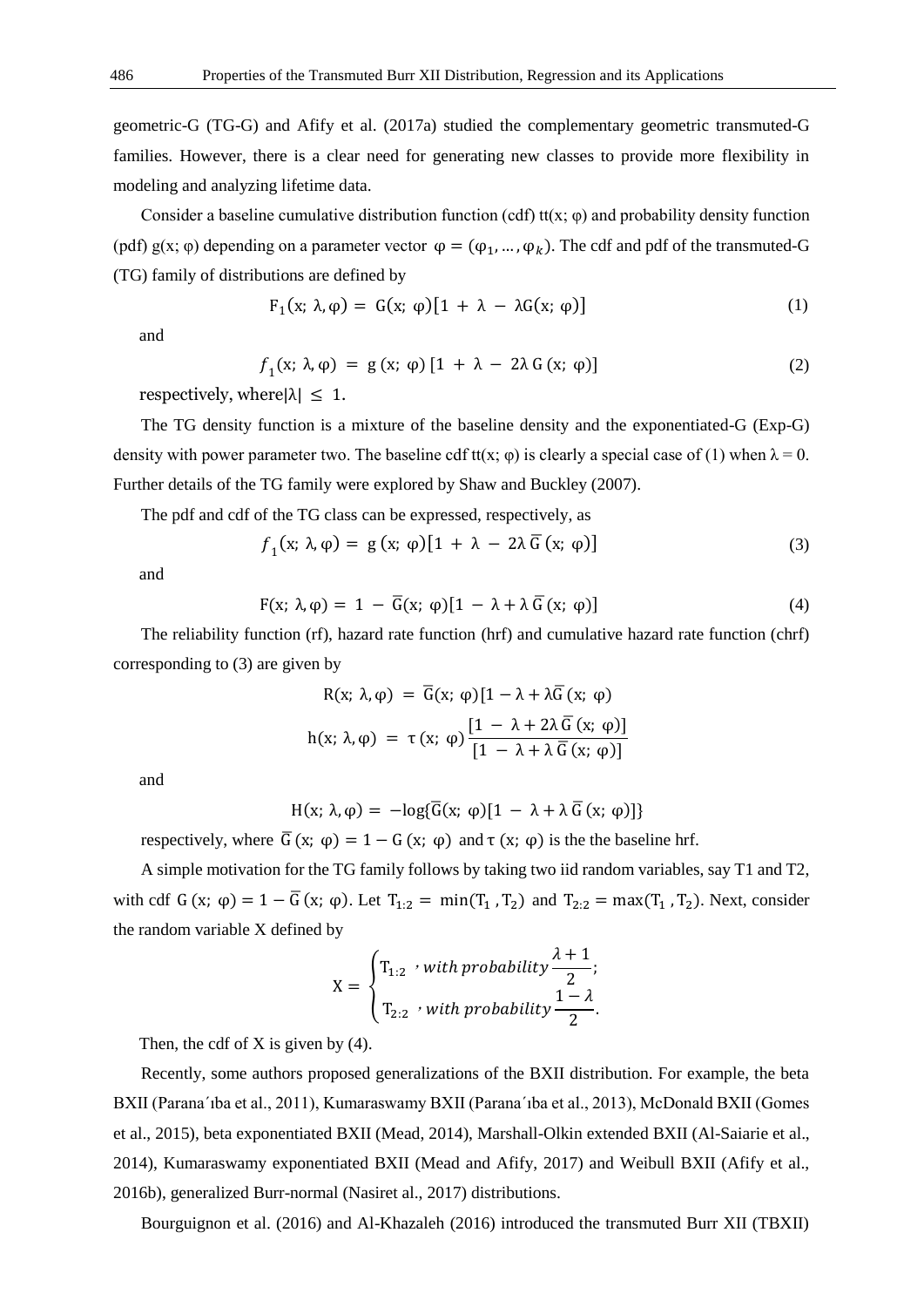distribution. However, they do not investigated its regression, applications and several properties of the TBXII distribution. Therefore, the main objective of this paper is to study the TBXII distribution defined from the TG family and give a comprehensive account of some of its mathematical properties. Further, we prove empirically that the TBXII model provides better fits than at least three other competitive models in two applications, each model having more parameters.

This paper is organized as follows. In Section 2, we define the TBXII model and provide some plots of its pdf and hrf. In Section 3, we obtain some of its structural properties. The performance of the maximum likelihood estimators (MLEs) is investigated by means of a simu- lation study in Section 4. In Section 5, we propose a log-transmuted Burr XII regression model of location-scale form, in addition to the MLEs. In Section 6, we give three applications to real data to illustrate the flexibility of the TBXII model. Finally, some concluding remarks are offered in Section 7.

#### **2. The TBXII Distribution**

In this section, we define the TBXII distribution and provide plots of its pdf and hrf. The cdf and pdf (for x > 0) of the BXII distribution with positive parameters in  $\varphi = (\alpha, \beta, \theta)^T$  are  $G(x; \alpha, \beta, \theta) =$ 1 –  $[1 + (x/\theta)^{\alpha}]^{-\beta}$  and  $g(x; \alpha, \beta, \theta) = \alpha \beta x^{\alpha-1} [1 + (x/\theta)^{\alpha}]^{-\beta-1} / \theta^{\alpha}$ , respectively.

For ease of notation, we omit sometimes the parameters in the pdf, cdf, hrf, etc. The cdf and pdf of the TBXII model (for  $x > 0$ ) are, respectively, given by

$$
F(x) = 1 - \left[1 + \left(\frac{x}{\theta}\right)^{\alpha}\right]^{-\beta} \left\{1 - \lambda + \lambda \left[1 + \left(\frac{x}{\theta}\right)^{\alpha}\right]^{-\beta}\right\}
$$
(5)

and

$$
f(x) = \frac{\alpha \beta}{\theta^{\alpha}} x^{\alpha - 1} \left[ 1 + \left( \frac{x}{\theta} \right)^{\alpha} \right]^{-\beta - 1} \left\{ 1 - \lambda + 2\lambda \left[ 1 + \left( \frac{x}{\theta} \right)^{\alpha} \right]^{-\beta} \right\} , \tag{6}
$$

where  $\alpha$  and  $\beta$  are positive shape parameters,  $\theta > 0$  is a scale parameter and  $\lambda \in [-1, 1]$  is a shape parameter. Henceforth, we denote a random variable X having pdf (6) by  $X \sim TBXII(\alpha, \beta, \theta, \lambda)$ .

The quantile function (qf) of X is obtained by inverting the TBXII cdf (5). We obtain

$$
Q(u; \alpha, \beta, \theta, \lambda) = \begin{cases} Q_G\left(\frac{1 + \lambda - \sqrt{(1 + \lambda)^2 - 4\lambda u}}{2\lambda}; \alpha, \beta, \theta, \lambda\right), if \lambda \neq 0; \\ Q_G(u; \alpha, \beta, \theta, \lambda) \end{cases}
$$
(7)

where  $Q_G(u; \alpha, \beta, \theta, \lambda) = G^{-1}(u; \alpha, \beta, \theta) \theta [(1 - u)^{-\frac{1}{\beta}} - 1]^{1/\alpha}$ .

The survival function (sf), hrf and cumulative hazard rate function (chrf) of X are, respec- tively, given by

$$
S(x) = \left[1 + \left(\frac{x}{\theta}\right)^{\alpha}\right]^{-\beta} \left\{1 - \lambda + \lambda \left[1 + \left(\frac{x}{\theta}\right)^{\alpha}\right]^{-\beta}\right\},\,
$$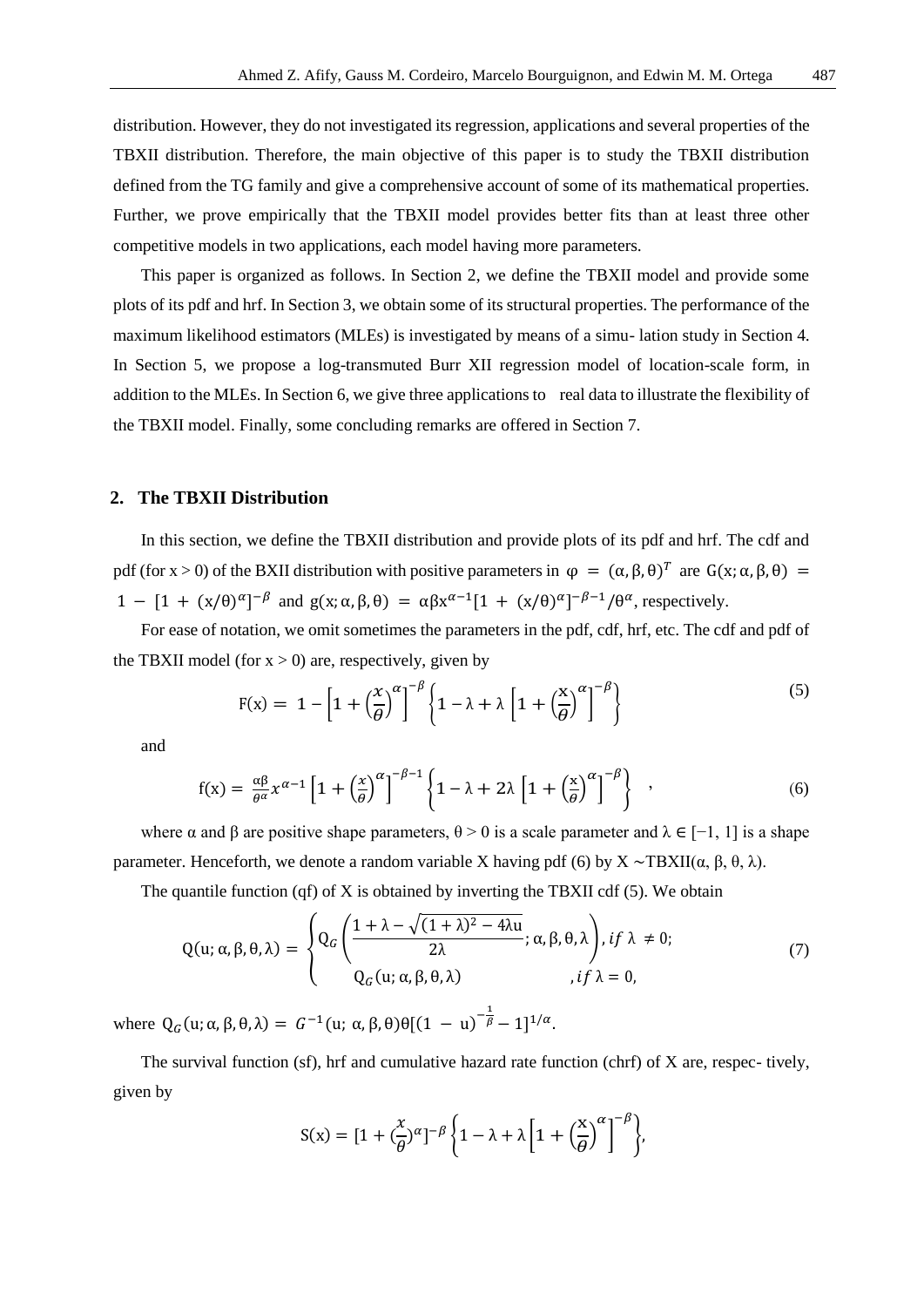$$
h(x) = \frac{\alpha \beta x^{\alpha - 1}}{[\theta^{\alpha} + x^{\alpha}]} \frac{\{1 - \lambda + 2\lambda \left[1 + \left(\frac{x}{\theta}\right)^{\alpha}\right]^{-\beta}\}}{\{1 - \lambda + \lambda \left[1 + \left(\frac{x}{\theta}\right)^{\alpha}\right]^{-\beta}\}}
$$

and

$$
H(x) = -\log\left(\left[1 + \left(\frac{x}{\theta}\right)^{\alpha}\right]^{-\beta} \left\{1 - \lambda + \lambda\left[1 + \left(\frac{x}{\theta}\right)^{\alpha}\right]^{-\beta}\right\}\right).
$$

The TBXII distribution is a very flexible model that leads to different distributions when its parameters change. It contains the following special models:

- The transmuted log-logistic (TLL) distribution when  $\beta = 1$  and  $\theta = m-1$ .
- For  $\alpha = 1$ , we obtain the transmuted Pareto type II (TPII) distribution.
- Setting  $\lambda = 0$ , we have the BXII distribution.
- The case  $\beta = 1$ ,  $\theta = m-1$  and  $\lambda = 0$  refers to the log-logistic (LL) distribution.
- The Pareto type II (PII) distribution follows when  $\alpha = 1$  and  $\lambda = 0$ .

Figure 1 displays plots of the TBXII density for some parameter values. The hrf plots are given in Figure 2.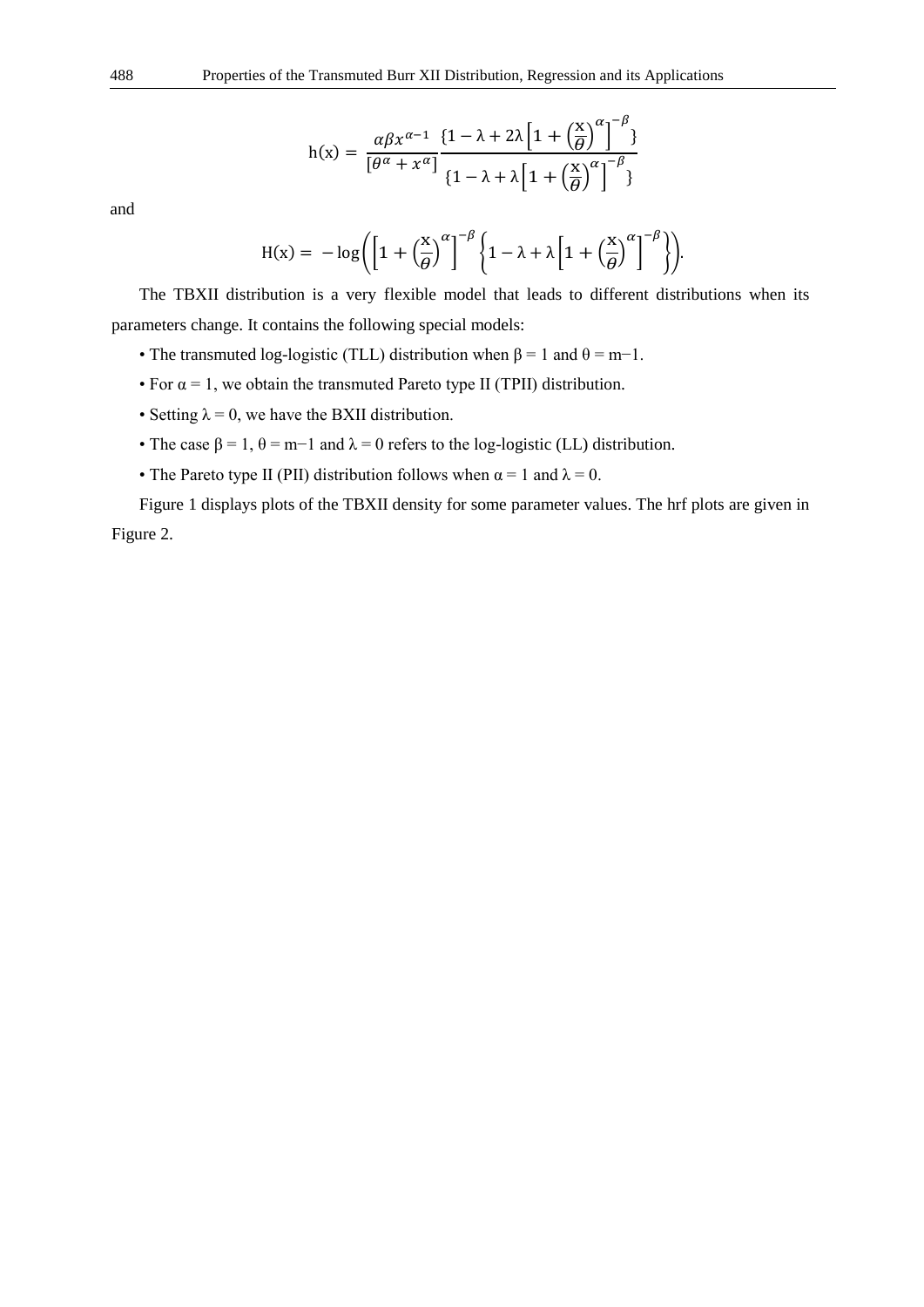# **3. The TBXII Properties**

Henceforth, let T be a random variable having the BXII density  $g(x; \alpha, \beta, \theta) = \alpha \beta x^{\alpha-1} [1 +$  $\left(\frac{x}{a}\right)$  $\frac{x}{\theta}$ )<sup> $\alpha$ </sup>]<sup>- $\beta$ -1/ $\theta$ <sup> $\alpha$ </sup>, where  $\alpha$ ,  $\beta$  and  $\theta$  are positive parameters. The TBXII density (6) can be expressed as</sup>

$$
f(x) = (1 - \lambda) \frac{\alpha \beta}{\theta^{\alpha}} x^{\alpha - 1} \left[ 1 + \left(\frac{x}{\theta}\right)^{\alpha} \right]^{-\beta - 1} + \lambda \frac{\alpha (2\beta)}{\theta^{\alpha}} x^{\alpha - 1} \left[ 1 + \left(\frac{x}{\theta}\right)^{\alpha} \right]^{-2\beta - 1}
$$
  
=  $(1 - \lambda)g(x; \alpha, \beta, \theta) + \lambda g(x; \alpha, 2\beta, \theta).$  (8)

Equation (8) reveals that the TBXII density function is a linear mixture of two BXII densities. So, several structural properties of the TBXII model can be determined from those properties of the BXII distribution.



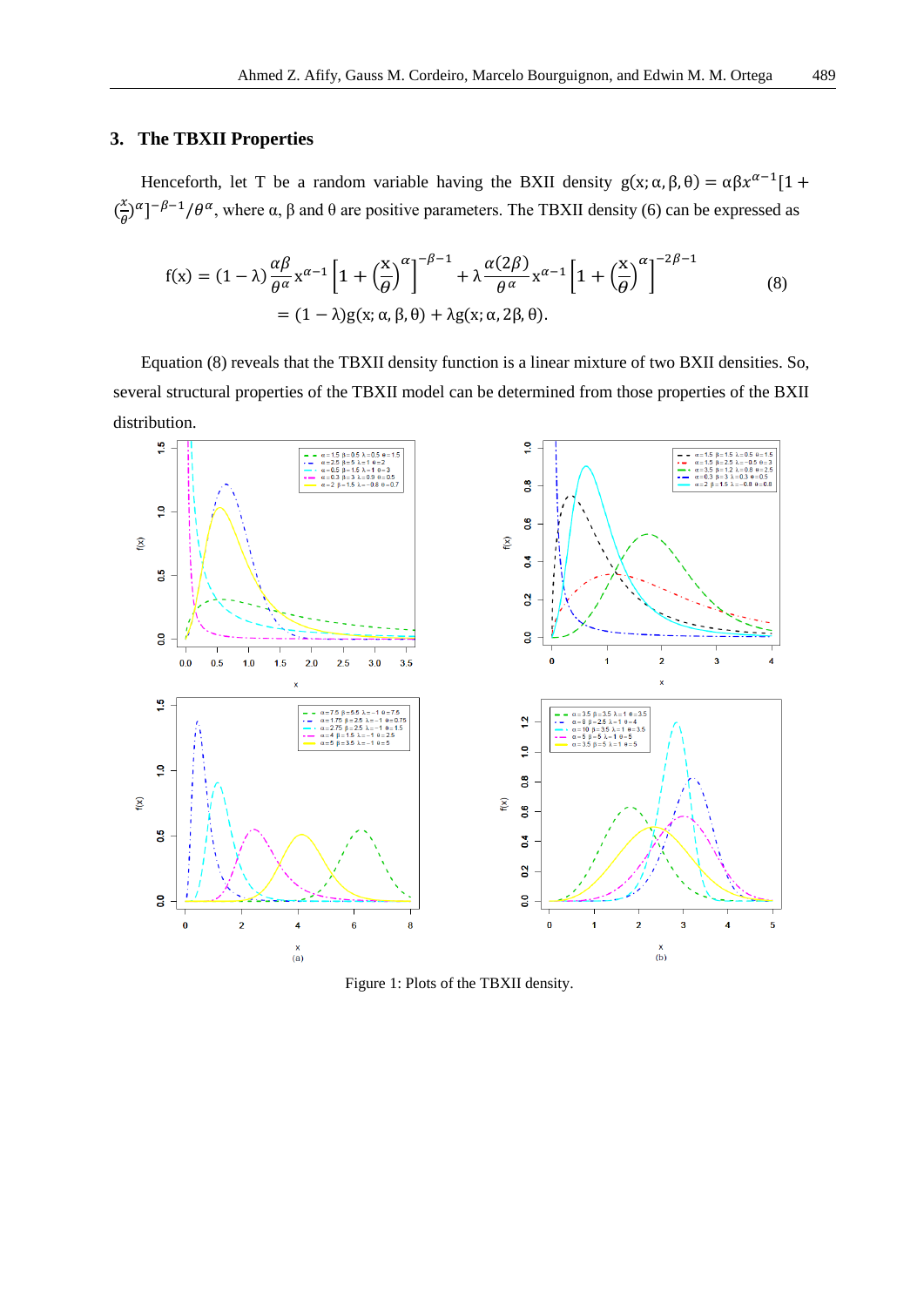

Figure 2: Plots of the TBXII hrf.

# **3.1 Moments**

For  $r < \alpha\beta$ , the rth ordinary and lower incomplete moments of T are, respectively, given by

$$
\mu_r = \beta \theta^{\gamma} B(\beta - \frac{r}{\alpha}, \frac{r}{\alpha} + 1) \quad \text{and} \varphi_r(z) = \beta \theta^{\gamma} B\left(z^{\alpha}; \beta - \frac{r}{\alpha}, \frac{r}{\alpha} + 1\right),
$$

where B(a, b) =  $\int_0^\infty t^{\alpha-1}(1+t)^{-(a+b)}dt$  and B(z; a, b) =  $\int_0^z t^{\alpha-1}(1+t)^{-(a+b)}dt$ are the beta and incomplete beta functions of the second type, respectively.

Then, the nth ordinary moment of  $X$  is given by

$$
\mu_n' = E(X^n) = (1 - \lambda) \int_0^\infty x^n g(x; \alpha, \beta, \theta) dx + \lambda \int_0^\infty x^n g(x; \alpha, 2\beta, \theta) dx.
$$

For  $n < \alpha\beta$ , we obtain

$$
\mu_n' = E(X^n) = (1 - \lambda)\beta\theta^n B\left(\beta - \frac{n}{\alpha}, \frac{n}{\alpha} + 1\right) + 2\lambda\beta\theta^n B\left(2\beta - \frac{n}{\alpha}, \frac{n}{\alpha} + 1\right). \tag{9}
$$

Setting  $n = 1$  in (9), follows the mean of X.

the central moments ( $\mu$ s) and cumulants ( $\kappa$ s) of X can be obtained from

$$
\mu_{s} = E(X - \mu_{1})^{s} = \sum_{i=0}^{s} (-1)^{i} {s \choose i} (\mu_{n})^{s} \mu_{s-i}
$$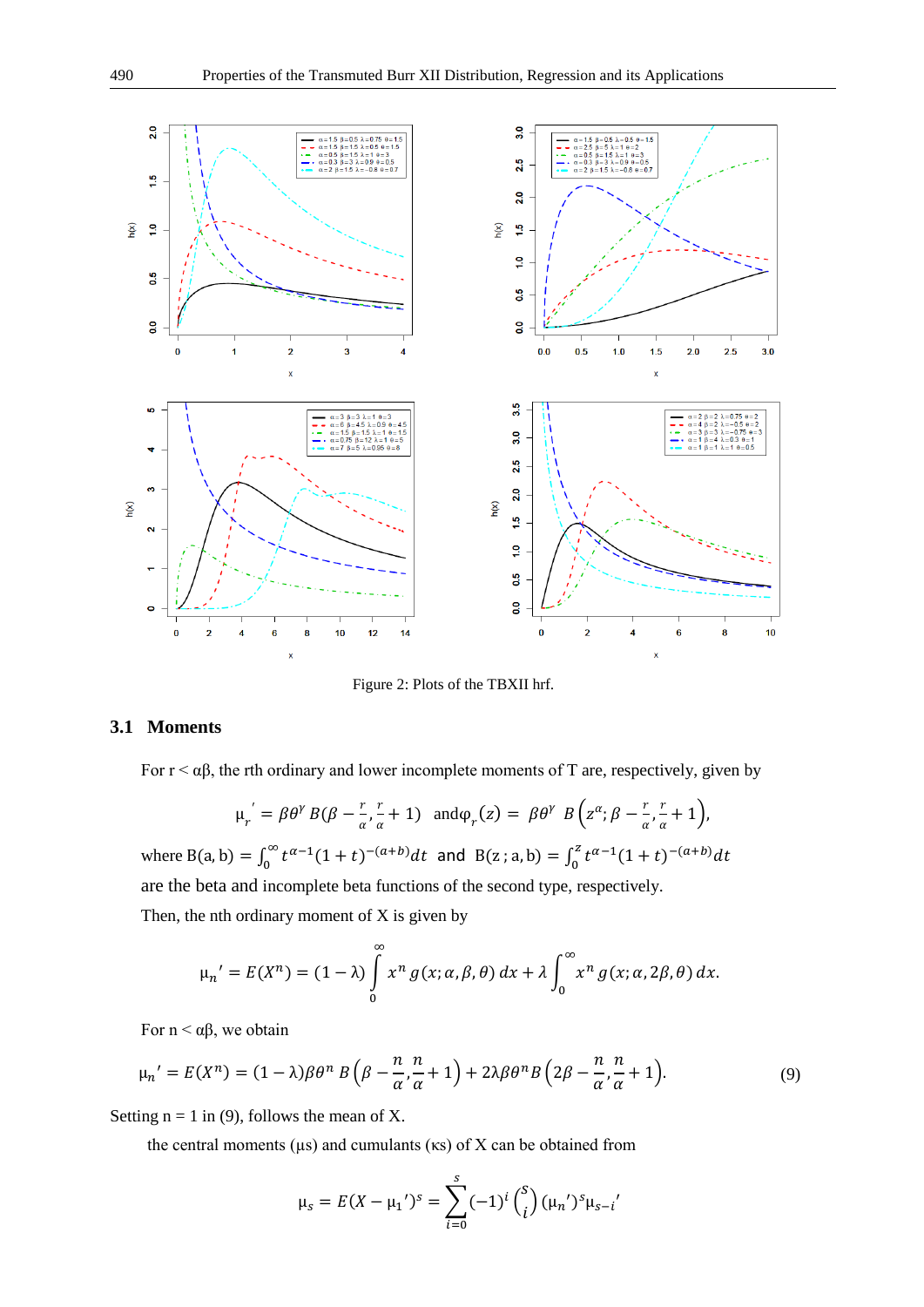and

$$
K_{s} = \mu_{s}' - \sum_{i=0}^{s-1} {s-1 \choose i-1} K_{r} \mu_{s-r}'.
$$

where  $K_1 = \mu_1'$ . The skewness and kurtosis measures of follow from the third and fourth standardized cumulants using well-known relationships.

The sth lower incomplete moment, say  $\varphi_s(t)$ , is given by  $\varphi_s(t) = \int_0^t x^s f(x) dx$ .

. We can write from equation (8)

$$
\varphi_s(t) = (1 - \lambda) \int_0^t x^s g(x; \alpha, \beta, \theta) dx + \lambda \int_0^t x^s g(x; \alpha, 2\beta, \theta) dx,
$$

and using the incomplete moment of T given before, we obtain (for  $s < \alpha\beta$ )

$$
\varphi_s(t) = (1 - \lambda)\beta\theta^s B\left(t^{\alpha}; \beta - \frac{s}{\alpha}, \frac{s}{\alpha} + 1\right) + 2\lambda\beta\theta^s B\left(t^{\alpha}; 2\beta - \frac{s}{\alpha}, \frac{s}{\alpha} + 1\right).
$$
 (10)

The first incomplete moment  $(\varphi_1(t))$  is related to the Bonferroni and Lorenz curves, the mean residual and mean waiting times. It follows from the above equation by setting  $s = 1$ . In a different way, it can be expressed from equation (8) as

$$
\varphi_1(t) = (1 - \lambda)\alpha\beta\theta \int_{t/\theta}^{\infty} x^{\alpha} [1 + \left(\frac{x}{\theta}\right)^{\alpha}]^{-\beta - 1} dx + 2\lambda\beta\theta \int_{t/\theta}^{\infty} x^{\alpha} [1 + \left(\frac{x}{\theta}\right)^{\alpha}]^{-2\beta - 1} dx.
$$

Setting  $y = x^{\alpha}$ , we obtain

$$
\varphi_1(t) = (1 - \lambda)\beta \theta \int_{\left(\frac{t}{\theta}\right)^{\alpha}}^{\infty} y^{\frac{1}{\alpha}} (1 + y)^{-\beta - 1} dy + 2\lambda \beta \theta \int_{\left(\frac{t}{\theta}\right)^{\alpha}}^{\infty} y^{\frac{1}{\alpha}} (1 + y)^{-2\beta - 1} dy.
$$

The following integral (for  $t > 0$  and s,  $\beta > 0$ ) is obtained using Maple as

$$
J(t; s, \beta) = \int_{t}^{\infty} y^{s} (1 + y)^{-\beta} dy
$$
  
= 
$$
-\left[\frac{2F_{1}[(\beta, s+1); (2 + s); -t]t^{s+1}}{(s+1)} + \frac{\Gamma(\beta - s - 1)\pi \csc(\pi s)}{\Gamma(\beta)\Gamma(-s)}\right],
$$

where

$$
2F_1(a, b, c; x) = \sum_{k=0}^{\infty} \frac{(a)_k (b)_k x^k}{(c)_k k!}
$$

is the hypergeometric function and  $(a)_k = a(a + 1) ... (a + k - 1)$  denotes the ascending factorial.

Thus, we can write

$$
\varphi_1(t) = (1 - \lambda)\beta\theta J\left(\left(\frac{t}{\theta}\right)^{\alpha}; \frac{1}{\alpha}, \beta + 1\right) + 2\lambda\beta J\left(\left(\frac{t}{\theta}\right)^{\alpha}; \frac{1}{\alpha}, 2\beta + 1\right).
$$
\n(11)

For a given probability  $\pi > 0$ , the Lorenz and Bonferroni curves are given by L(π) =  $\varphi_1(q)/\mu_1'$  and B(π) =  $\varphi_1(q)/(\pi\mu_1')$ , respectively, where q =  $F^{-1}(\pi) = Q(\pi)$ is given by (7). In economics, if  $\pi$  is the proportion of units whose income is lower than or equal to q,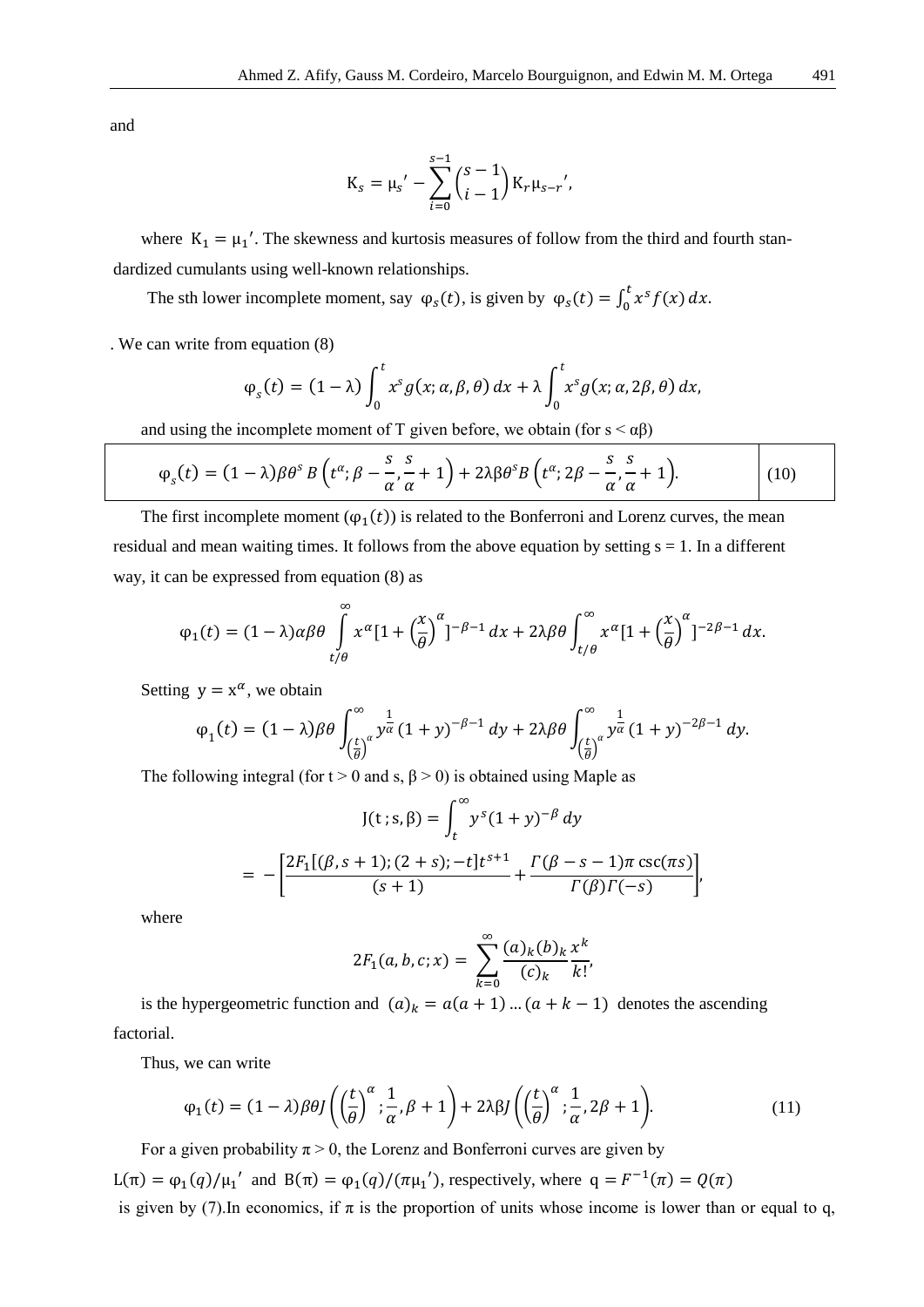$L(\pi)$  gives the proportion of total income volume accumulated by the set of units with an income lower than or equal to q. The index  $L(\pi)$  yields fractions of the total income, wheres  $B(\pi)$  refers to relative income levels. These curves are important in economics and also in reliability,demography, insurance and medicine. For the proposed model, they can be determined from (11) as

$$
L(\pi) = \frac{(1-\lambda) \int \left( \left( \frac{t}{\theta} \right)^{\alpha} ; \frac{1}{\alpha}, \beta + 1 \right) + 2\lambda \int \left( \left( \frac{t}{\theta} \right)^{\alpha} ; \frac{1}{\alpha}, 2\beta + 1 \right)}{\theta^{\tau-1} [(1-\lambda)B\left( \beta - \frac{\gamma}{\alpha}, \frac{\gamma}{\alpha} + 1 \right) + 2\lambda B \left( 2\beta - \frac{\gamma}{\alpha}, \frac{\gamma}{\alpha} + 1 \right)}
$$

and

$$
B(\pi) = \frac{(1-\lambda) \int \left(\left(\frac{t}{\theta}\right)^{\alpha} ; \frac{1}{\alpha}, \beta+1\right) + 2\lambda \int \left(\left(\frac{t}{\theta}\right)^{\alpha} ; \frac{1}{\alpha}, 2\beta+1\right)}{\pi \theta^{\tau-1} [(1-\lambda) B \left(\beta - \frac{\gamma}{\alpha}, \frac{\gamma}{\alpha} + 1\right) + 2\lambda B \left(2\beta - \frac{\gamma}{\alpha}, \frac{\gamma}{\alpha} + 1\right)}
$$

respectively.

The nth moment of the residual life of X uniquely determines  $F(x)$  and it is defined by (for  $t > 0$  and  $n = 1, 2, ...$ 

$$
m_n(t) = \frac{1}{S(t)} \int_t^{\infty} (x - t)^n dF(x).
$$

We can write based on equations  $(8)$ ,  $(9)$  and  $(10)$ 

$$
m_n(t) = \frac{1}{S(t)} \sum_{r=0}^n {n \choose r} (-t)^{n-r} [\mu_r' - \varphi_r(t)].
$$

The mean residual life (MRL) of X represents the expected additional life length for a unit which is alive at age t and follows by setting  $n = 1$  in the last equation.

The nth moment of the reversed residual life of X uniquely determines  $F(x)$  and it is defined by (for  $t > 0$  and  $n = 1, 2, ...$ 

$$
M_n(t) = \frac{1}{F(t)} \int_t^{\infty} (x - t)^n dF(x).
$$

Then, $M_n(t)$  can be expressed as

$$
M_n(t) = \frac{1}{F(t)} \sum_{r=0}^n {n \choose r} (-1)^r t^{n-r} \varphi_r(t).
$$

The mean inactivity time (MIT) given by  $M_1(t)$  represents the waiting time elapsed since the failure of an item on condition that this failure had occurred in  $(0, t)$ .

### **3.2 Means Deviations**

The amount of scatter in a population is evidently measured to some extent by the totality of deviations from the mean and median. In this section, we determine the mean deviations, which depend on  $\varphi_1(t)$ . The mean deviations about the mean  $[\delta_1 = E(|X - \mu_1'|)]$  and about the median  $M[\delta_2 = E(|X - M|)]$  of X are given, respectively, by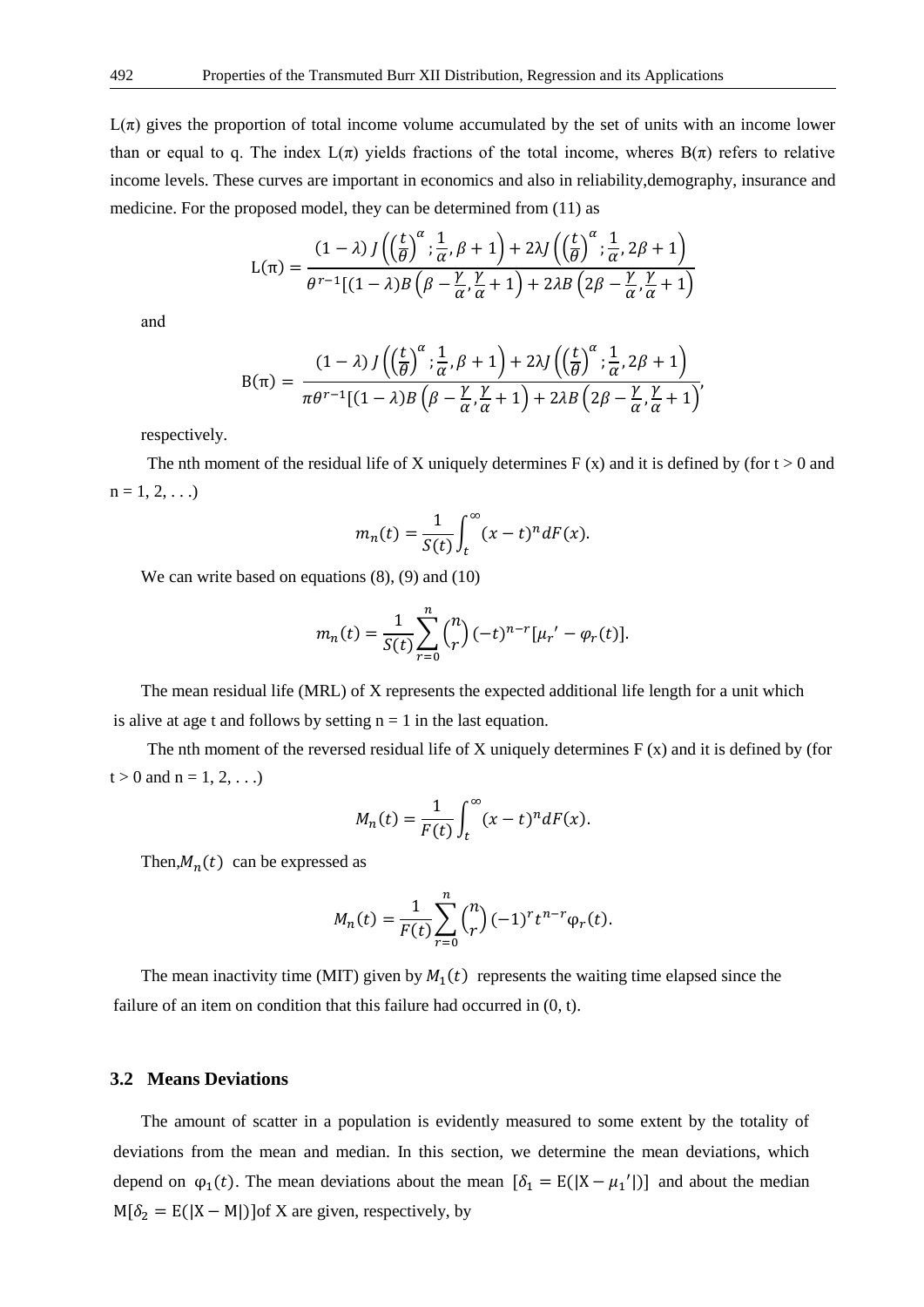$\delta_1 = 2\mu_1' F(\mu_1') - 2\varphi_1(\mu_1')$  and  $\delta_2 = \mu_1' - 2\varphi_1(M)$ ,

where  $\mu_1' = E(X)$ ,  $M = Q(1/2)$ ,  $F(M)$  and  $F(\mu_1')$  are easily obtained from (5) and  $\phi(1)$ follows from (10) with  $s = 1$  or (11).

#### **3.3 Generating Function**

Parana´ıba et al. (2011) derived the the moment generating function (mgf) of the BXII( $\alpha$ ,  $\delta$ ,  $\theta$ ) distribution denoted here by  $M\delta(t)$ . The mgf M (t) of X can be expressed from equation (8) as

$$
M(t) = (1 - \lambda)M_{\beta}(t) + \lambda M_{2\beta}(t). \tag{12}
$$

We can write  $M_{\delta}(t)$  (for  $t < 0$ ) (see Parana's ba et al., 2011)

$$
M_{\delta}(t) = \alpha \delta \int_0^{\infty} e^{t\theta y} y^{\alpha-1} (1 + y^{\alpha})^{-(\delta+1)} dy.
$$

This integral can be determined only in special cases. Now, we assume that  $\alpha = m/r$ , where m and r are positive integers. This condition is not restrictive since every positive real number can be approximated by a rational number. We can obtain, using a result of Prudnikov et al. (1992, p.21), a simple representation for M $\delta(t)$  (for  $t < 0$ ) given by

$$
M_{\delta}(t) = \frac{m\delta}{r} \int_0^{\infty} e^{\theta y t} y^{\frac{m}{r}-1} (1+y^{\frac{m}{r}})^{-(\delta+1)} dy = \frac{m\delta}{r} I\left(-\theta t, \frac{m}{r} + 1, \frac{m}{r}, -\delta - 1\right).
$$

The function  $I(\cdot)$  can be expressed in terms of the Meijer G-function (Gradshteyn and Ryzhik, 2000) (and evaluated in Mathematica software) defined by

$$
G_{p,q}^{m,n}\left(x\Big| \begin{matrix} a_1 & , \dots, & a_p \\ b_1 & , \dots, & b_p \end{matrix} \right) = \frac{1}{2\pi i} \int_L \frac{\prod_{j=1}^m \Gamma(b_j + t) \sum_{j=1}^n \Gamma(1 - a_j - t)}{\prod_{j=n+1}^p \Gamma(a_j + t) \prod_{j=m+1}^p \Gamma(1 - b_j - t)} x^{-t} dt,
$$

where  $i = \sqrt{-1}$  is the complex unit and L denotes an integration path (Gradshteyn and Ryzhik, 2000, Section 9.3). The Meijer G-function contains as particular cases many integrals with elementary and special functions.

For m and k positive integers,  $\mu$  > −1 and p > 0, the following result holds

$$
I(p, \mu, \frac{m}{r}, v) = \int_0^{\infty} \exp(-px) x^{\mu} (1 + x^{\frac{m}{r}})^{\nu} dx
$$
  
= 
$$
\frac{r^{-\nu} m^{\mu + \frac{1}{2}}}{(2\pi)^{\frac{(m-1)}{2}} \Gamma(-v) p^{\mu + 1}} \times G_{k+m,k}{}^{k,k+m} \left(\frac{m^m}{p^m} \left| \frac{\Delta(m, -\mu)}{\Delta(r, 0)} \right|, \Delta(r, v + 1) \right),
$$
 (13)

where  $\Delta(r, a) = \frac{a}{r}$  $\frac{a}{r}, \frac{a+1}{r}$  $\frac{+1}{r}, \ldots, \frac{a+r}{r}$  $\frac{H}{r}$ . Equation (13) allows to determine M $\delta(t)$  when  $\alpha = m/r$ . Other

special cases for  $M\delta(t)$  can be found in Parana' iba et al. (2013).

## **3.4 Order Statistics**

Order statistics make their appearance in many areas of statistical theory and practice. Let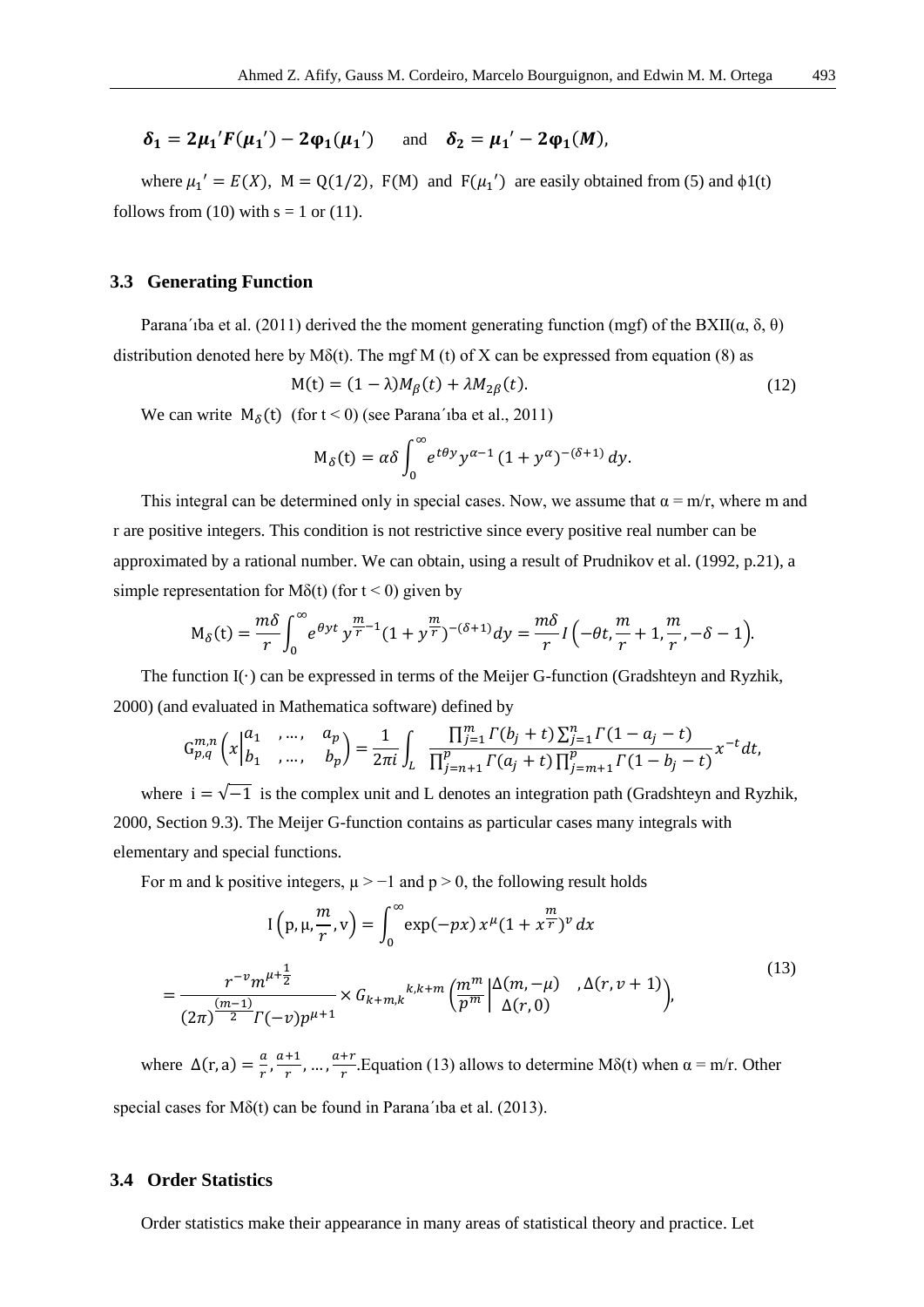X1, . . . , Xn be a random sample from the TG family. The pdf of the ith order statistic, say Xi:n, is given by

$$
f_{i:n}(x) = \frac{f(x)}{B(i, n-i+1)} \sum_{j=0}^{n-i} (-1)^j {n-j \choose j} F^{j+i-1}(x).
$$
 (14)

Using (4) and after applying the generalized binomial expansion, we obtain

$$
F^{j+i-1}(x) = \sum_{l=0}^{\infty} (-1)^l {j+i-1 \choose l} (1-\lambda)^l \bar{G}(x)^l [1+s\bar{G}(x)]^l,
$$

where  $s = \lambda/(1 - \lambda)$ . By expanding z $\beta$  in Taylor series, we have

$$
Z^{\beta} = \sum_{k=1}^{\infty} \frac{(\beta)_k}{k!} (z-1)^k,
$$
\n(15)

where  $(\beta)_k = \beta(\beta - 1)$  ...  $(\beta - k + 1)$  is the descending factorial. Equation (15) converges for every  $z > 0$ .

By using the expansion in (15) and the pdf (6), we have

$$
f(x)F^{j+i+1}(x) = \sum_{l=1,r=0}^{\infty} \frac{(-1)^l (1-\lambda)s^r(l)_r}{r!} {j+i-1 \choose l} [1 + (\frac{x}{\theta})^{\alpha}]^{-(l+\gamma+1)\beta-1} \times \frac{\alpha\beta}{\theta^{\alpha}} x^{\alpha-1} \{1-\lambda \}
$$
  
+ 2\lambda[1 + (\frac{x}{\theta})^{\alpha}]^{-\beta}.

Then, we can write

$$
f(x)F^{j+i+1}(x) = \sum_{l=1, r=0}^{\infty} \frac{(-1)^{l} (1-\lambda)s^{r}(l)_{r}}{r!} {j+i-1 \choose l}
$$
  
 
$$
\times \left[ \frac{(1-\lambda)}{(l+r+1)} g_{(l+r+1)\beta}(x) + \frac{2\lambda}{(l+r+2)} g_{(l+r+2)\beta}(x) \right],
$$
 (16)

where  $g_{\delta}(x)$  is the BXII pdf with parameters  $\alpha$ ,  $\delta$ ,  $\theta$ .

By inserting (16) in equation (14), the pdf of Xi:n can be reduced to

$$
f_{i:n}(x) = \omega_{l,r} \left[ \frac{(1-\lambda)}{(l+r+1)} g_{(l+r+1)\beta}(x) + \frac{2\lambda}{(l+r+2)} g_{(l+r+2)\beta}(x) \right],\tag{17}
$$

where

$$
\omega_{l,r} = \frac{1}{B(i, n-i+1)} \sum_{j=0}^{n-i} \frac{(-1)^{l+j} (1-\lambda) s^r(l)_r}{r!} {n-i \choose j} {j+i-1 \choose l}.
$$

Thus, the density function of the TBXII order statistics is an infinite linear combination of BXII densities. Based on equation (17), we can obtain some structural properties of Xi:n from those of the BXII model.

For example, the sth ordinary moment of Xi:n is given by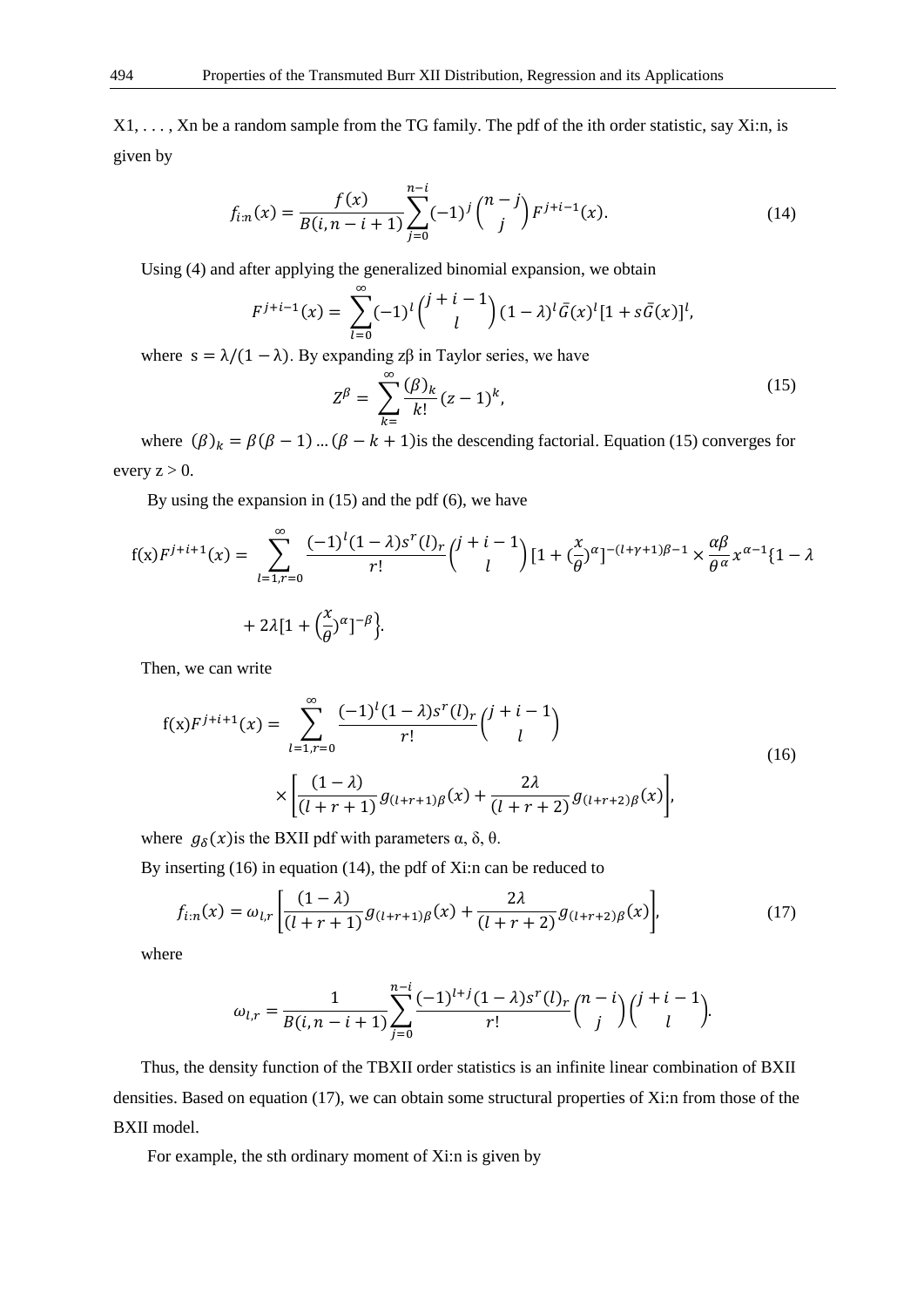$$
E(X_{i:n}^s) = \omega_{l,r}[(1-\lambda)\beta\theta^s B\left([l+r+1]\beta - \frac{s}{\alpha}, \frac{s}{\alpha} + 1\right) + 2\lambda\beta\theta^s B\left([l+r+2]\beta - \frac{s}{\alpha}, \frac{s}{\alpha} + 1\right)
$$
\n(18)

# **3.5 Probability Weighted Moments**

The (s, h)th probability weighted moment (PWM) of X, say  $\rho_{s,h}$ , is defined by

$$
\rho_{s,h} = E[X^s F(X)^h] = \int_{-\infty}^{\infty} x^s F(x)^h f(x) dx.
$$

From equation (16), we can write

$$
f(x)F^{h}(x) = \sum_{l=0,r=0}^{\infty} d_{l,r} \left[ \frac{(1-\lambda)}{(l+r+1)} g_{(l+r+1)\beta}(x) + \frac{2\lambda}{(l+r+2)} g_{(l+r+2)\beta}(x) \right],
$$

where  $d_{l,r} = \frac{(-1)^l (1-\lambda) s^r(l)_r}{r!}$  $\frac{-\lambda)s'(l)_r}{r!}$   $\binom{h}{l}$  $\binom{n}{l}$ .

Then, the quantity $\rho_{s,r}$  can be expressed as

$$
\rho_{s,h} = \sum_{l=1,r=0}^{\infty} d_{l,r} \left[ \frac{(1-\lambda)}{(l+r+1)} \int_0^{\infty} x^s g_{(l+r+1)\beta}(x) \, dx + \frac{2\lambda}{(l+r+1)} x^s g_{(l+r+2)\beta}(x) \, dx \right].
$$

We can obtain  $\rho_{s,h}$  based on the ordinary moments of the BXII distribution given at the beginning of Section 3.1

## **3.6 Entropies**

The R´enyi entropy of a random variable X represents a measure of variation of the uncertainty and it is defined by

$$
I_{\delta}(X) = \frac{1}{(1-\delta)} \log \left( \int_{-\infty}^{\infty} f(x)^{\delta} dx \right), \delta > 0 \text{ and } \delta \neq 1.
$$

By using the pdf (3), we can write

$$
f(x)^{\delta} = (1 - \lambda)^{\delta} g(x)^{\delta} \underbrace{(1 + d\bar{G}(x))^{\delta}}_{A}.
$$
\n(19)

Applying (15) to the quantity A gives

$$
A = \sum_{k=0}^{\infty} \frac{(\delta)_k d^k}{k!} \bar{G}(x)^k.
$$
 (20)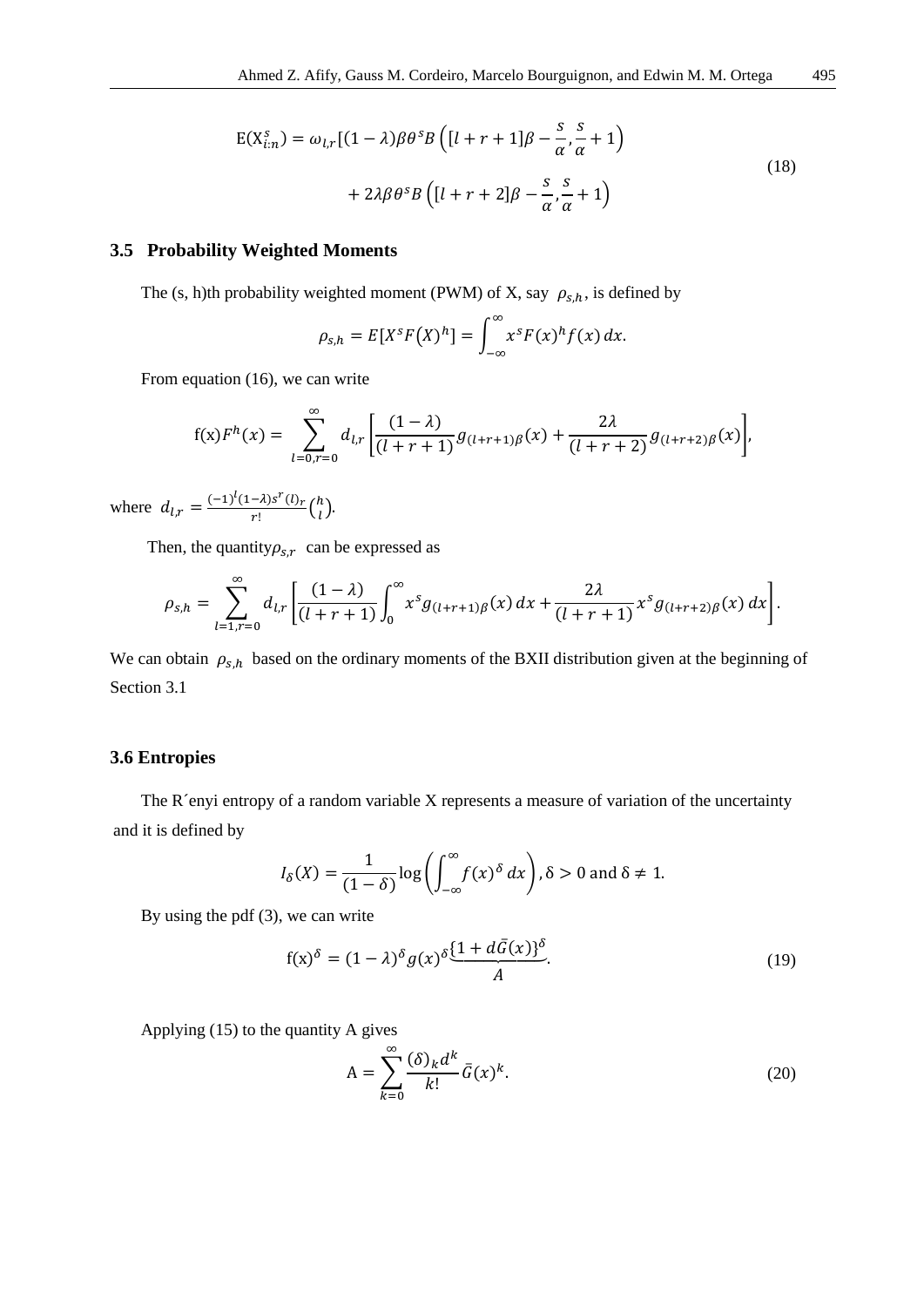By inserting (20) in equation (19), we obtain

$$
f(x)^{\delta} = (1 - \lambda)^{\delta} \sum_{k=0}^{\infty} \frac{(\delta)_k d^k}{k!} g(x)^{\delta} \bar{G}(x)^k.
$$

Thus,

$$
f(x)^{\delta} = \left(\frac{\alpha\beta}{\theta^{\alpha}}\right)^{\delta} (1-\lambda)^{\delta} \sum_{k=0}^{\infty} \frac{(\delta)_k d^k}{k!} x^{\delta(\alpha-1)} [1 + \left(\frac{x}{\theta}\right)^{\alpha}]^{-\beta(k+\delta)-\delta}.
$$

Then, the  $R'$ enyi entropy of  $X$  is given by

$$
I_{\delta}(X) = \frac{1}{(1-\delta)} \log\left(\frac{\alpha\beta}{\theta^{\alpha}}\right)^{\delta} \left(1-\lambda\right)^{\delta} \sum_{k=0}^{\infty} \frac{(\delta)_{k} d^{k}}{k!} \int_{0}^{\infty} x^{\delta(\alpha-1)} [1+(\frac{x}{\theta})^{\alpha}]^{-\beta(k+\delta)-\delta} d x\right),
$$

The last integral can be determined from the syth ordinary moment of the BXII g(x;  $\alpha$ ,  $\beta^*$ ,  $\theta$ ) density, where  $s^* = (\alpha - 1)(1 - \delta)$  and  $\beta^* = \beta(k + \delta) + \delta - 1$ . Then,

$$
I_{\delta}(X) = \frac{1}{(1-\delta)} \log\left(\frac{\alpha\beta}{\theta^{\alpha}}\right)^{\delta} \left(1-\lambda\right)^{\delta} \sum_{k=0}^{\infty} \frac{(\delta)_{k} d^{k} \theta^{s^{*}+\alpha}}{\alpha k!} B\left(\beta(k+\delta)+\delta-1-\frac{s^{*}}{\alpha},\frac{s^{*}}{\alpha}+1\right)\right\}.
$$

The Shannon entropy, say S, of X is defined by

$$
S = E\{-\log[f(X)]\}.
$$

It is a special case of the R´enyi entropy when  $\delta \uparrow 1$ . Thus, based on equation (3), we can write  $S = E\{-\log[q(X)]\} + E\{-\log[1 - \lambda + 2\lambda \bar{G}(X)]\}.$ 

The two expectations in S can be evaluated numerically for any baseline G model.

### **3.7 Simulation**

Simulating the TBXII random variable is straightforward. Let U be a uniform variate on the unit interval (0, 1). Using the qf (7), the random variable

$$
x = \begin{cases} \theta \{ \left[ 1 - \frac{1 + \lambda - \sqrt{(1 + \lambda)^2 - 4\lambda\mu}}{2\lambda} \right]^{-\frac{1}{\beta}} - 1 \}^{\frac{1}{\alpha}} & \text{if } \lambda \neq 0; \\ \theta \left[ \left( 1 - \mu \right)^{-\frac{1}{\beta}} - 1 \right]^{\frac{1}{\alpha}} & \text{if } \lambda = 0, \end{cases}
$$

follows (6), i.e.,  $X \sim TBXII(\alpha, \beta, \theta, \lambda)$ .

Some plots comparing the exact TBXII densities and histograms from two simulated data sets for some parameter values are displayed in Figure 3. These plots indicate that the simulated values are consistent with the TBXII theoretical density function.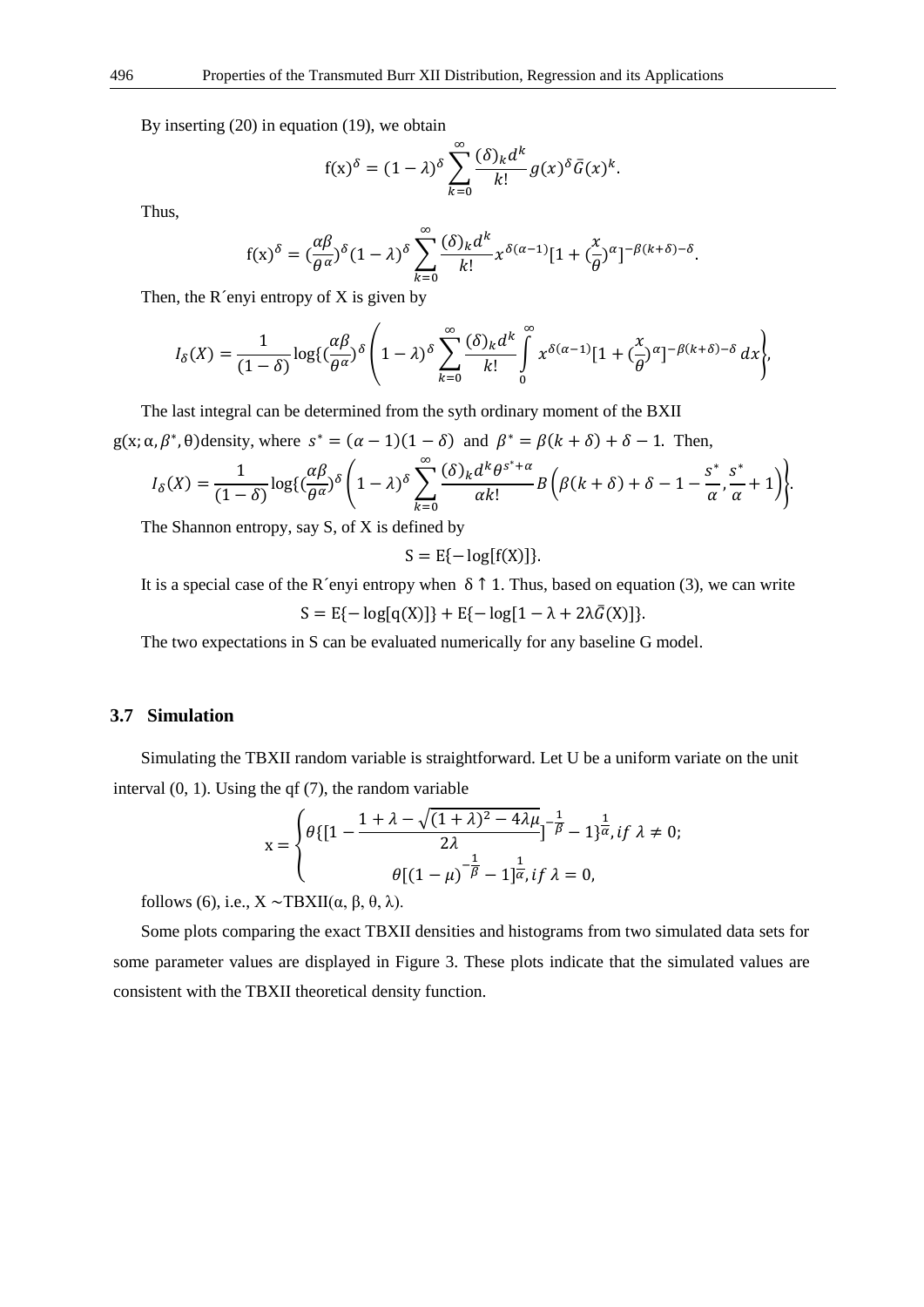

Figure 3: Plots of the TBXII densities for simulated data sets: (a)  $\alpha = 3.5$ ,  $\beta = 1.2$ ,  $\theta = 2.5$ ,  $\lambda = 0.8$ . (b)  $\alpha = 0.5$ ,  $\beta = 1.2$ 4.5,  $\theta = 2.0$ ,  $\lambda = 0.5$ .

# **4. Maximum Likelihood Estimation**

Several approaches for parameter estimation were proposed in the statistical literature but the maximum likelihood method is the most commonly employed. The MLEs enjoy desirable properties for constructing confidence intervals. In this section, we discuss the estimation and inference for the TBXII distribution by maximum likelihood for complete data sets. Let  $x_1, x_n$  be a random sample from X ~TBXII(α, β, θ, λ) and let  $\eta = (\alpha, \beta, \theta, \lambda)^T$  be the vector of the model parameters. The log-likelihood function for η reduces to

$$
l(\eta) = n \log(\alpha \beta) - n \alpha \log(\theta) + (\alpha - 1) \sum_{i=1}^{n} \log(x_i) - (\beta + 1) \sum_{i=1}^{n} \log[1 + (\frac{x_i}{\theta})^{\alpha}]
$$

$$
+ \sum_{i=1}^{n} \log[1 - \lambda + 2\lambda [1 + (\frac{x_i}{\theta})^{\alpha}]^{-\beta}].
$$
(21)

The components of the score vector  $U(\eta) = (\frac{\partial l}{\partial \alpha}, \frac{\partial l}{\partial \beta}, \frac{\partial l}{\partial \theta}, \frac{\partial l}{\partial \lambda})^T$  are given by

$$
\begin{split}\n\frac{\partial l}{\partial \alpha} &= \frac{n}{\alpha} - n \log(\theta) - (\beta + 1) \sum_{i=1}^{n} \frac{x_i^{\alpha} \theta^{-\alpha} \log\left(\frac{x_i}{\theta}\right)}{1 + \left(\frac{x_i}{\theta}\right)^{\alpha}} - \sum_{i=1}^{n} \frac{2 \lambda \beta \log\left(\frac{x_i}{\theta}\right) x_i^{\alpha} \theta^{-\alpha} [1 + \left(\frac{x_i}{\theta}\right)^{\alpha}]^{-(\beta + 1)}}{1 - \lambda + 2\lambda [1 + \left(\frac{x_i}{\theta}\right)^{\alpha}]^{-\beta}}, \\
\frac{\partial l}{\partial \beta} &= \frac{n}{\beta} - \beta \sum_{i=1}^{n} \log[1 + \left(\frac{x_i}{\theta}\right)^{\alpha}] - \sum_{i=1}^{n} \frac{2\lambda [1 + \left(\frac{x_i}{\theta}\right)^{\alpha}]^{-\beta} \log[1 + \left(\frac{x_i}{\theta}\right)^{\alpha}]}{1 - \lambda + 2\lambda [1 + \left(\frac{x_i}{\theta}\right)^{\alpha}]^{-\beta}}, \\
\frac{\partial l}{\partial \theta} &= -\frac{n\alpha}{\theta} + (\beta + 1) \sum_{i=1}^{n} \frac{\alpha x_i^{\alpha} \theta^{-\left(\alpha + 1\right)}}{[1 + \left(\frac{x_i}{\theta}\right)^{\alpha}]} - \sum_{i=1}^{n} \frac{2\alpha \beta \lambda x^{\alpha} \theta^{-\left(\alpha + 1\right)} (1 + x^{\alpha} \theta^{-\alpha})^{-(\beta + 1)}}{1 - \lambda + 2\lambda [1 + \left(\frac{x_i}{\theta}\right)^{\alpha}]^{-\beta}},\n\end{split}
$$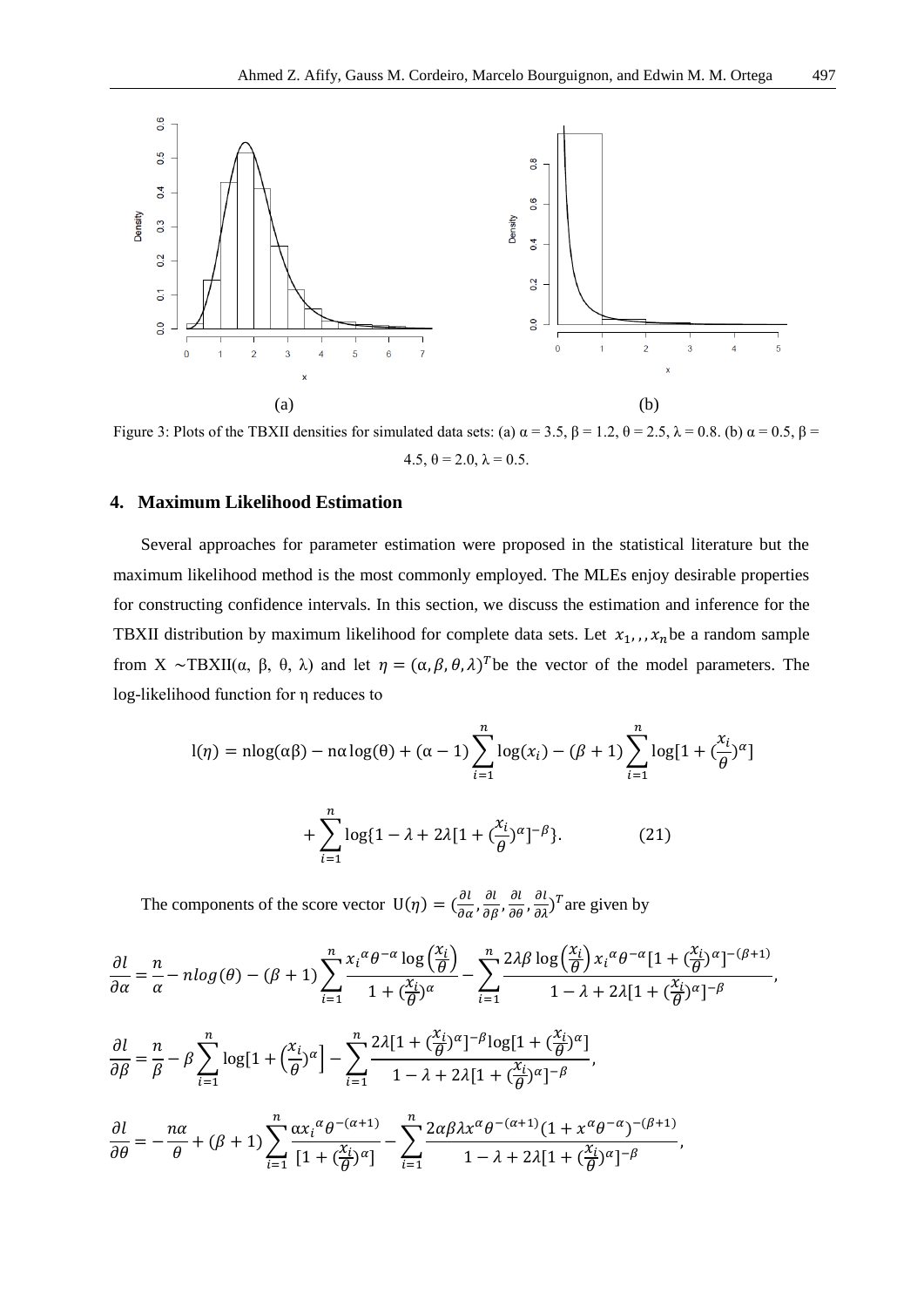$$
\frac{\partial l}{\partial \lambda} = \sum_{i=1}^{n} \frac{2[1 + (\frac{x_i}{\theta})^{\alpha}]^{-\beta} - 1}{1 - \lambda + 2\lambda [1 + (\frac{x_i}{\theta})^{\alpha}]^{-\beta}}.
$$

The complicated system of nonlinear equations obtained from U  $(\eta) = 0$  can be solved using numerical Newton-Raphson type methods. However, it is much simpler to maximize (21) directly by means of the R (optim function), SAS (PROC NLMIXED), Mathcad or Ox program (sub-routine MaxBFGS).

Next, we conduct a small Monte Carlo simulation study to assess on the finite sample behavior of the MLEs of  $\alpha$ ,  $\beta$ ,  $\theta$  and  $\lambda$ . All results are obtained from 1, 000 Monte Carlo replications and the simulations are carried out using the statistical software R. In each replication, a random sample of size n is drawn from the TBXII( $\alpha$ ,  $\beta$ ,  $\theta$ ,  $\lambda$ ) distribution using the inversion method. Table 1 presents the means of the MLEs of the parameters of the TBXII distribution and the corresponding root of mean squared errors (RMSEs) for sample sizes  $n = 200$  and  $n = 400$ .

| $\lambda$ | $\widehat{\alpha}$ | ß               | $\theta$        | $\lambda$         |
|-----------|--------------------|-----------------|-----------------|-------------------|
|           |                    | $n=200$         |                 |                   |
| $-0.8$    | 1.6143 (0.2898)    | 1.6226(0.7507)  | 1.2390(0.6299)  | $-0.5812(0.4147)$ |
| $-0.5$    | 1.5205(0.2256)     | 1.8428 (1.0852) | 1.4027 (0.9649) | $-0.3095(0.4290)$ |
| $-0.2$    | 1.4776 (0.2032)    | 1.8293 (1.1622) | 1.3396 (1.0753) | $-0.1039(0.3943)$ |
| $0.2\,$   | 1.4701 (0.1815)    | 2.0628(6.4035)  | 1.3266(3.0914)  | 0.1731(0.3770)    |
| 0.5       | 1.5126 (0.1584)    | 1.7203 (1.3484) | 1.0738 (0.7509) | 0.3941(0.3513)    |
| 0.8       | 1.5703 (0.1669)    | 1.5956(0.5422)  | 0.9314(0.3582)  | 0.5694(0.3916)    |
|           |                    | $n=400$         |                 |                   |
| $-0.8$    | 1.5585(0.2516)     | 1.6024(0.5359)  | 1.1520(0.3787)  | $-0.6785(0.3285)$ |
| $-0.5$    | 1.4995 (0.1958)    | 1.7003(0.6248)  | 1.2381(0.5162)  | $-0.3685(0.3817)$ |
| $-0.2$    | 1.4574 (0.1725)    | 1.7346 (0.7123) | 1.2287(0.5835)  | $-0.1365(0.3840)$ |
| 0.2       | 1.4805 (0.1224)    | 1.5806(0.5895)  | 1.0795(0.3853)  | 0.2246(0.3323)    |
| 0.5       | 1.5121(0.1265)     | 1.5062(0.5436)  | 0.9592(0.3010)  | 0.4166(0.3476)    |
| 0.8       | 1.5393(0.1089)     | 1.5935(0.4336)  | 0.9611(0.2707)  | 0.6456(0.3074)    |

Table 1: Empirical means and RMSEs (in parentheses);  $\alpha = 1.5$ ,  $\beta = 1.5$  and  $\theta = 1$ .

## **5. The log-transmuted Burr XII regression model with censored data**

In this section, we extend the log-Burr XII model (Silva et al., 2008) and log-beta Burr XII model (Cordeiro et al., 2016) by replacing the BXII distribution by the TBXII distribution. From the random variable X having the TBXII density function (6), we define the random variable  $Y = log(X)$  having the log-transmuted Burr XII (LTBXII) distribution. The density function of Y , parameterized in terms of  $\alpha = \sigma^{-1}$  and  $\theta = \exp(\mu)$ , becomes (for  $y \in R$ )

$$
f(y) = \frac{\beta}{\sigma} \exp\left(\frac{y-\mu}{\sigma}\right) \left[1 + \exp\left(\frac{y-\mu}{\sigma}\right)\right]^{-\beta-1} \left\{1 - \lambda + 2\lambda \left[1 + \exp\left(\frac{y-\mu}{\sigma}\right)\right]^{-\beta}\right\},\tag{22}
$$

where  $\lambda$ ,  $\beta$  and  $\sigma$  are positive parameters and  $\mu \in \mathbb{R}$ .

We refer to equation (28) as the new LTBXII distribution, say Y ~ LTBXII $\lambda$ ,  $\beta$ ,  $\sigma$ ,  $\mu$ ), where  $\mu$  is the location parameter,  $\sigma > 0$  is the scale parameter and  $\lambda$  and  $\beta$  are positive shape parameters. Thus,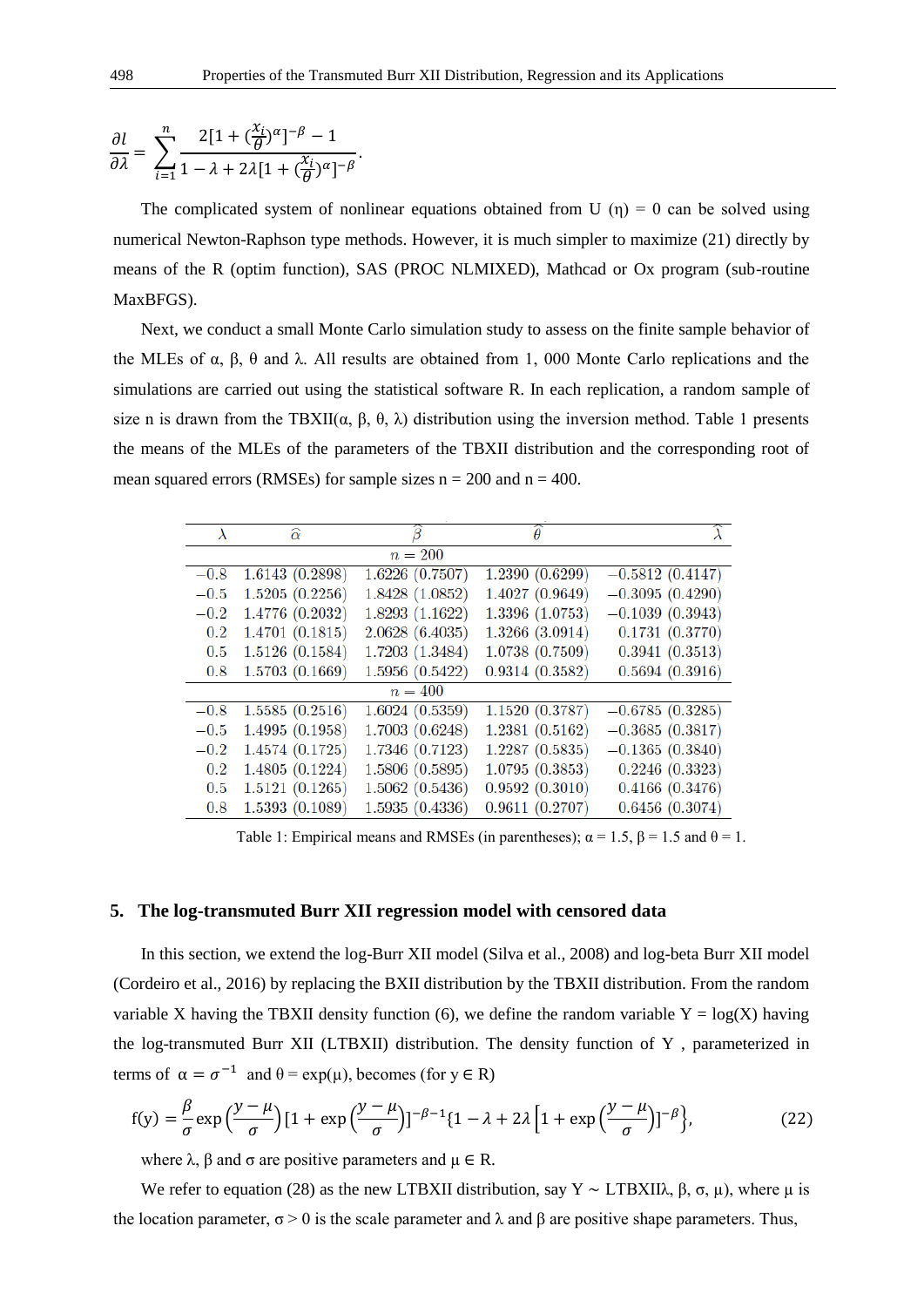if  $X \sim \text{TBXII}(\alpha, \beta, \theta, \lambda)$  then  $Y = \log(X) \sim \text{LTBXII}(\lambda, \beta, \sigma, \mu)$ .

It simplifies to the log-Burr XII (LBXII) distribution when  $\lambda = 0$ . The corresponding survival function is given by

$$
S(y) = \left[1 + \exp\left(\frac{y - \mu}{\sigma}\right)\right]^{-\beta} \left\{1 - \lambda + \lambda \left[1 + \exp\left(\frac{y - \mu}{\sigma}\right)\right]^{-\beta}\right\}.
$$
 (23)

We define the standardized random variable  $Z = (Y - \mu)/\sigma$  having density function

 $\pi(z; a, b, c, k) = \beta \exp(z) [1 + \exp(z)]^{-\beta - 1} \{1 - \lambda + 2\lambda [1 + \exp(z)]^{-\beta}\}, y \in R.$  (24)

In many practical applications, the lifetimes are affected by explanatory variables such as the cholesterol level, blood pressure, weight and many others. Parametric models to estimate univa- riate survival functions and for censored data regression problems are widely used. A parametric model that provides a good fit to lifetime data tends to yield more precise estimates of the quantities of interest. Based on the LTBXII density, we propose a linear location-scale regression model or log-linear regression model linking the response variable yi and the explanatory variable vector  $v_i^T = (v_{i1}^{\text{}}v_{ip})$  as follows

$$
y_i = v_i^T \tau + \sigma z_i, i = 1, \dots, n \tag{25}
$$

where the random error zi has density function (24),  $\tau = (\tau_1, ..., \tau_p)^T$ ,  $\sigma$ ,  $\lambda$  and  $\beta$  are unknown parameters. The parameter  $\mu_i = V_i^T \tau$  is the location of yi. The location parameter vector  $\mu =$  $(\mu_1, ..., \mu_n)^T$  is represented by a linear model  $\mu = V\tau$ , where  $V = (V_1, ..., V_n)^T$  is a known model matrix. Equation (25) is referred to as the LTBXII regression model for censored data. It is an extension of an accelerated failure time model using the TBXII distribution for censored data and it opens new possibilities for fitting many different types of data.

Consider a sample (y1, v1), . . . , (yn, vn) of n independent observations, where each random response is defined by  $y_i = min\{log(X_i), log(D_i)\}$ . We assume non-informative censoring such that the observed lifetimes and censoring times are independent. Let F and D be the sets of individuals for which yi is the log-lifetime or log-censoring, respectively. Conventional like- lihood estimation techniques can be applied here. The log-likelihood function for the vector of parameters  $\eta$  =  $(\lambda, \beta, \sigma, \tau^T)^T$  from model (25) has the form  $I(\eta) = \sum_{i \in F} l_i(\eta) + \sum_{i \in D} l_i^{(d)}(\eta)$ , where  $l_i(\eta) =$  $log[f(y_i|v_i)], l_i^{(d)}(\eta) = log[S(y_i|v_i)], f(y_i|v_i)$  is the density (28) and S(yi|vi) is the survival function (23) of Yi. The total log-likelihood function for η reduces to

$$
l(\hat{\eta}) = r \log \left(\frac{\beta}{\sigma}\right) + \sum_{i \in F} \log[1 + \exp(z_i)] + \sum_{i \in F} \log[1 - \lambda + 2\lambda[1 + \exp(z_i)]^{\beta}]
$$
  
- 
$$
\beta \sum_{i \in C} \log[1 + \exp(z_i)] + \sum_{i \in C} \log[1 - \lambda + \lambda[1 + \exp(z_i)]^{\beta}],
$$
 (26)

where  $\hat{z}_i = (y_i - v_i^T \hat{\tau}/\hat{\sigma})$ , and r is the number of uncensored observations (failures). The MLE  $\hat{\eta}$  of the vector of unknown parameters can be determined by maximizing the log-likelihood (26). We use the subroutine NLMixed in SAS to calculate  $\hat{\eta}$ .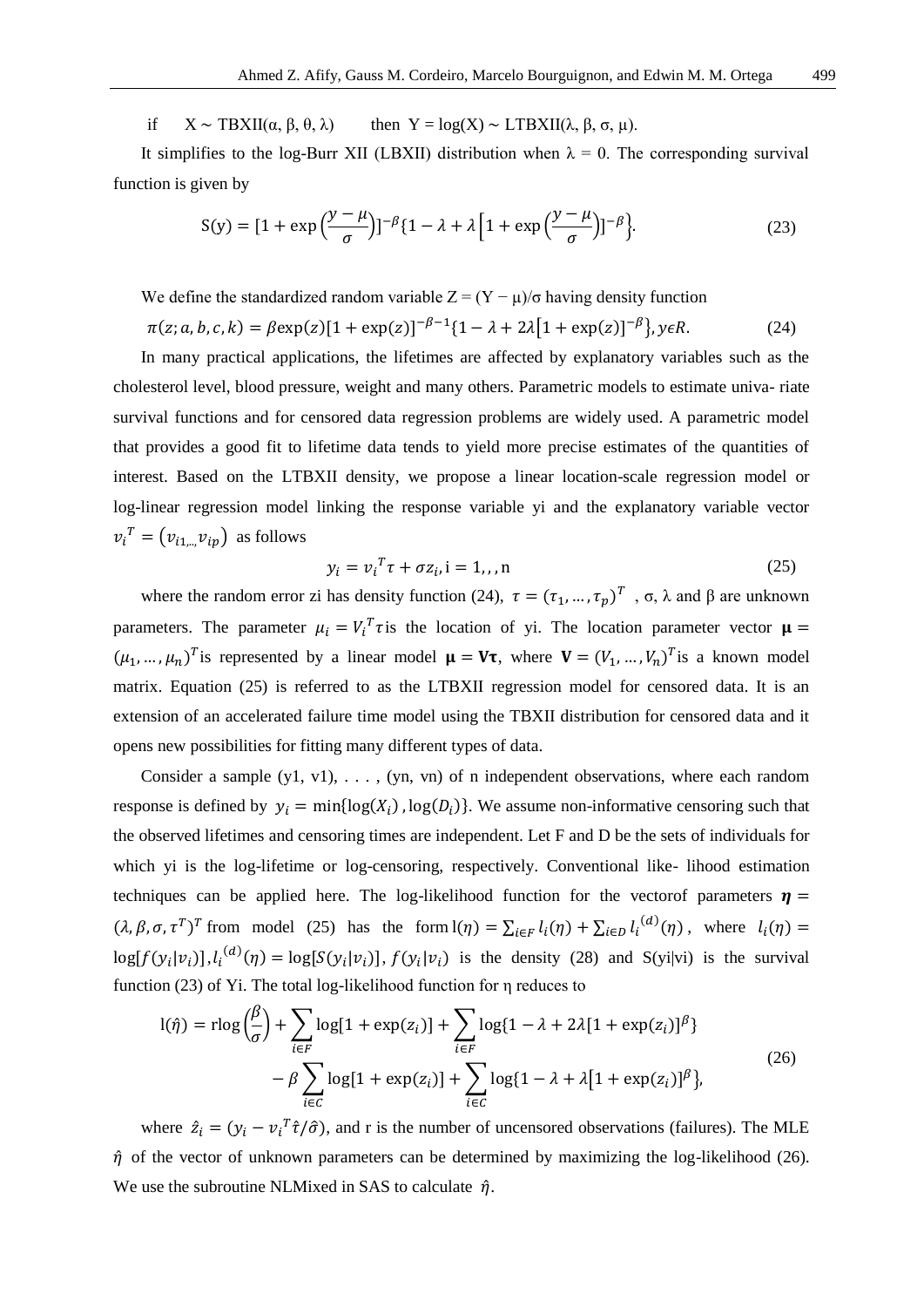The NLMixed procedure of SAS has been exhaustively used to estimate the model parameters for several distributions published in recent years.

Initial values for  $\tau$  and  $\sigma$  are taken from the fit of the LBXII regression model with  $\lambda = 0$ 

(see, Silva et al., 2008). The fitted LTBXII model yields the estimated survival function for

$$
\text{yi}( \hat{z}_i = \left( y_i - \frac{v_i^T \hat{\tau}}{\hat{\sigma}} \right) \text{ given by}
$$
\n
$$
\text{S}(y_{i,:} \hat{\lambda}, \hat{\beta}, \hat{\sigma}, \hat{\tau}^T) = \left[ 1 + \exp\left( \frac{y_i - v_i^T \hat{\tau}}{\hat{\sigma}} \right) \right]^{-\hat{\beta}} \left\{ 1 - \hat{\lambda} + \hat{\lambda} \left[ 1 + \exp\left( \frac{y_i - v_i^T \hat{\tau}}{\hat{\sigma}} \right) \right]^{-\hat{\beta}} \right\}.
$$
\n(27)

The asymptotic covariance matrix  $K(\eta)^{-1}$  of  $\hat{\eta}$  can be approximated by the inverse of the(p + 3)  $\times$  (p + 3) observed information matrix  $-\ddot{L}(\eta)$ . The elements of the observed information matrix  $-\ddot{L}(\eta)$ , namely $-L_{\lambda\lambda}$ ,  $-L_{\lambda\beta}$ ,  $-L_{\lambda\sigma}$ ,  $-L_{\lambda\tau}$ ,  $L_{\beta\beta}$ ,  $-L_{\beta\sigma}$ ,  $-L_{\beta\tau}$ ,  $-L_{\sigma\sigma}$ ,  $-L_{\sigma\tau}$ , and  $-L_{\tau_j\tau_k}$  for j, k = 1,,, p, can be calculated numerically. The multivariate normal distribution $N_{p+3}(0, -\ddot{L}(\eta)^{-1})$  for  $\hat{\eta}$  can be used in the classical way to construct approximate confidence regions for some parameters in η.

We can use likelihood ratio (LR) statistics for comparing some special models with the LTBXII model. We consider the partition  $\eta = (\eta_1^T, \eta_2^T)^T$ , where  $\eta_1$  is a subset of parameters of interest and  $\eta_2$  is a subset of nuisance parameters. The LR statistic for testing the null hypothesis  $H_0: \eta_1 =$  $\eta_1^{(0)}$ versus the alternative hypothesis  $H_0: \eta_1 \neq \eta_1^{(0)}$ is given by  $w = 2\{l(\hat{\eta}) - l(\tilde{\eta})\}$ , where  $\tilde{\eta}$  and  $\hat{\eta}$ are the estimates under the null and alternative hypotheses, respectively. The statistic w is asymptotically (as  $n \to \infty$ ) distributed as  $X_v^2$ , where v is the dimension of the subset  $\eta_1$  of parameters of interest.

#### **6 Applications**

In this section, we prove empirically the flexibility of the TBXII model by means of two applications to real data. The MLEs of the model parameters are evaluated numerically and the fit of this model is compared with those of other competitive models. These results are obtained using the Mathcad program. We also provide an application for the LTBXII regression model.

For the two data sets, we shall compare the fits of the TBXII distribution with those of other competitive models, namely: the Kumaraswamy Weibull (KwW) (Cordeiro et al., 2010), gamma Weibull (GW) (Provost et al., 2011), McDonald Weibull (McW) (Cordeiro et al., 2014), generalized transmuted Burr X (GTBX) (Nofal et al., 2017), modified beta Weibull (MBW) (Khan, 2015) and exponentiated transmuted generalized Rayleigh (ETGR) (Afify et al., 2015) distributions with corresponding densities (for  $x > 0$ ):

⚫ KwW:

$$
f(x) = \frac{ab\beta\alpha^{\beta}x^{\beta-1}}{\exp[(\alpha x)^{\beta}]} \{1 - \exp[-(\alpha x)^{\beta}]\}^{a-1} \{1 - \exp[-(\alpha x)^{\beta}\}^{b-1};
$$

⚫ GW: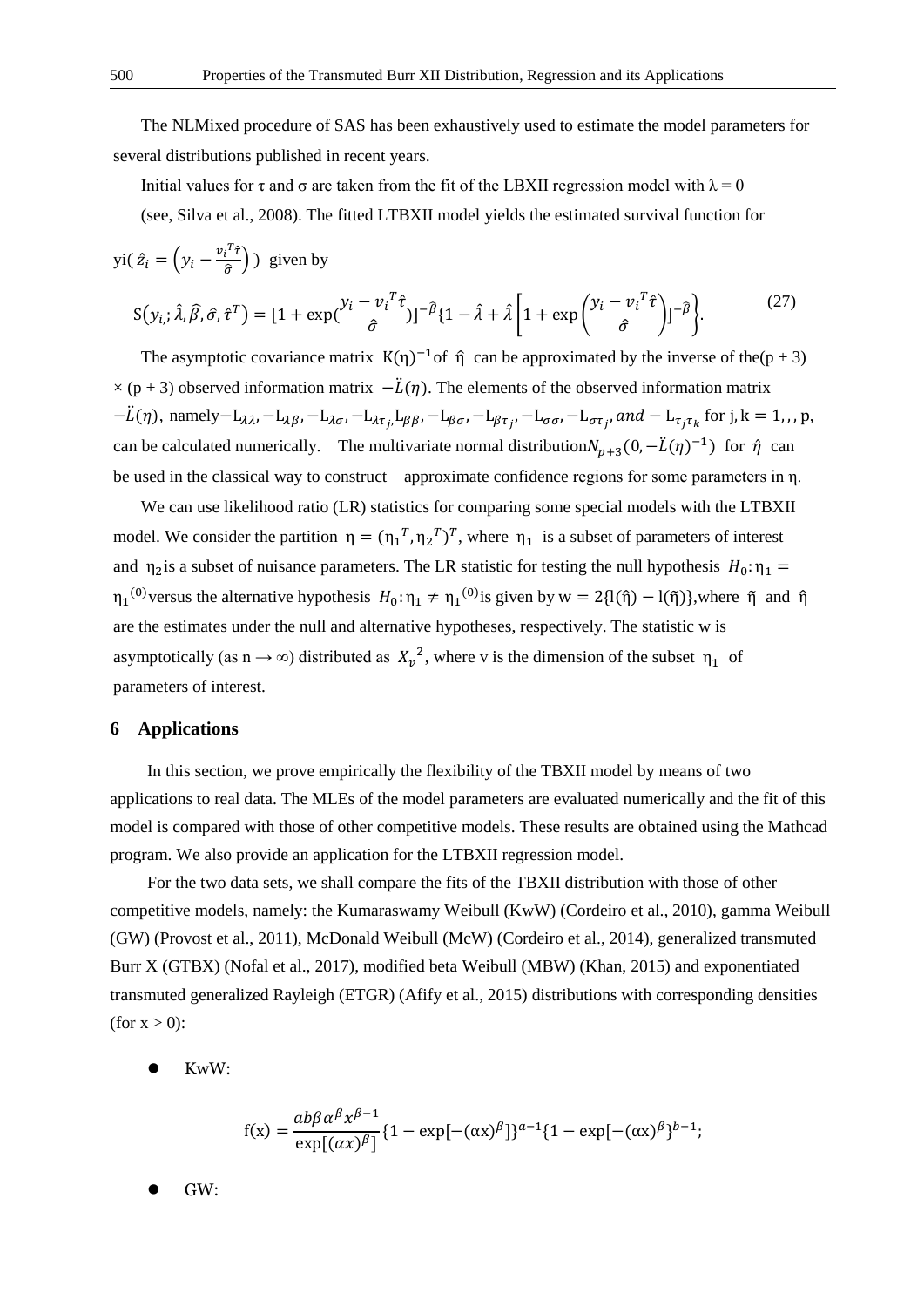$$
\mathbf{f}(\mathbf{x}) = \frac{1}{\Gamma(1+\gamma/\beta)}\beta\alpha^{\frac{\gamma}{\beta}+1}\mathbf{x}^{\beta+\gamma-1}\exp\bigl(-\alpha\mathbf{x}^\beta\bigr)\,;
$$

⚫ McW:

$$
f(x) = \frac{\beta c \alpha^{\beta}}{B(\frac{a}{c}, b) \exp[(\alpha x)^{\beta}]} x^{\beta - 1} \{1 - \exp[-(\alpha x)^{\beta}]\}^{a - 1} \{1 - \{1 - \exp[-(\alpha x)^{\beta}]\}^{c}\}^{b - 1};
$$

GTBX:

$$
f(x) = \frac{2\alpha\beta^2 x}{\exp[(\beta x)^2]} \{1 - \exp[-(\beta x)^2]\}^{\alpha a - 1} \{a(1 + \lambda) - \lambda(a + b)\{1 - \exp[-(\beta x)^2]\}^{\alpha b}\};
$$

⚫ MBW:

$$
f(x) = \frac{\beta \alpha^{-\beta} c^{\alpha} x^{\beta - 1}}{B(a, b) \exp[b(\frac{x}{\alpha})^{\beta}]} \{1 - \exp[-(\frac{x}{\alpha})^{\beta}]\}^{\alpha - 1} \{1 - (1 - c)[1 - \exp[-(\frac{x}{\alpha})^{\beta}]\}^{-\alpha - b};
$$

ETGR:

$$
f(x) = \frac{2\alpha\gamma\beta^2 x}{\exp[(\beta x)^2]} \frac{\{1 + \lambda - 2\lambda[1 - \exp[-(\beta x)^2]]^\alpha\}}{\{1 - \exp[-(\beta x)^2]\}^{-\alpha\gamma + 1}} \{1 + \lambda - \lambda\{1 - \exp[-(\beta x)^2]\}^\alpha\}^{\gamma - 1}.
$$

The parameters of the above densities are all positive real numbers except for the ETGR and GTBX distributions for which  $|\lambda| \leq 1$ .

In order to compare the fitted models, we use the Akaike information criterion (AIC) and the Bayesian information criterion (BIC). Further, we adopt the Anderson-Darling  $(A^*)$  and Cram´er-von Mises  $(W^*)$  statistics to compare the fits of the TBXII model with other non-nested models. These statistics, widely used to determine how closely a specific cdf fits the empirical distribution to a given data set, are given by

$$
A^* = \left(\frac{9}{4n^2} + \frac{3}{4n} + 1\right) \left\{ n + \frac{1}{n} \sum_{j=1}^n (2j-1) \log[z_i(1 - z_{n-j+1})]\right\}
$$

and

$$
w^* = \left(\frac{1}{2n} + 1\right) \left\{ \sum_{j=1}^n (z_i - \frac{2j-1}{2n})^2 + \frac{1}{12n} \right\},\,
$$

respectively, where  $zi = F(yj)$  and the yj's are the ordered observations. Generally, the smaller these statistics are, the better the fit is.

#### **6.1 Application 1: The Gauge Lengths Data**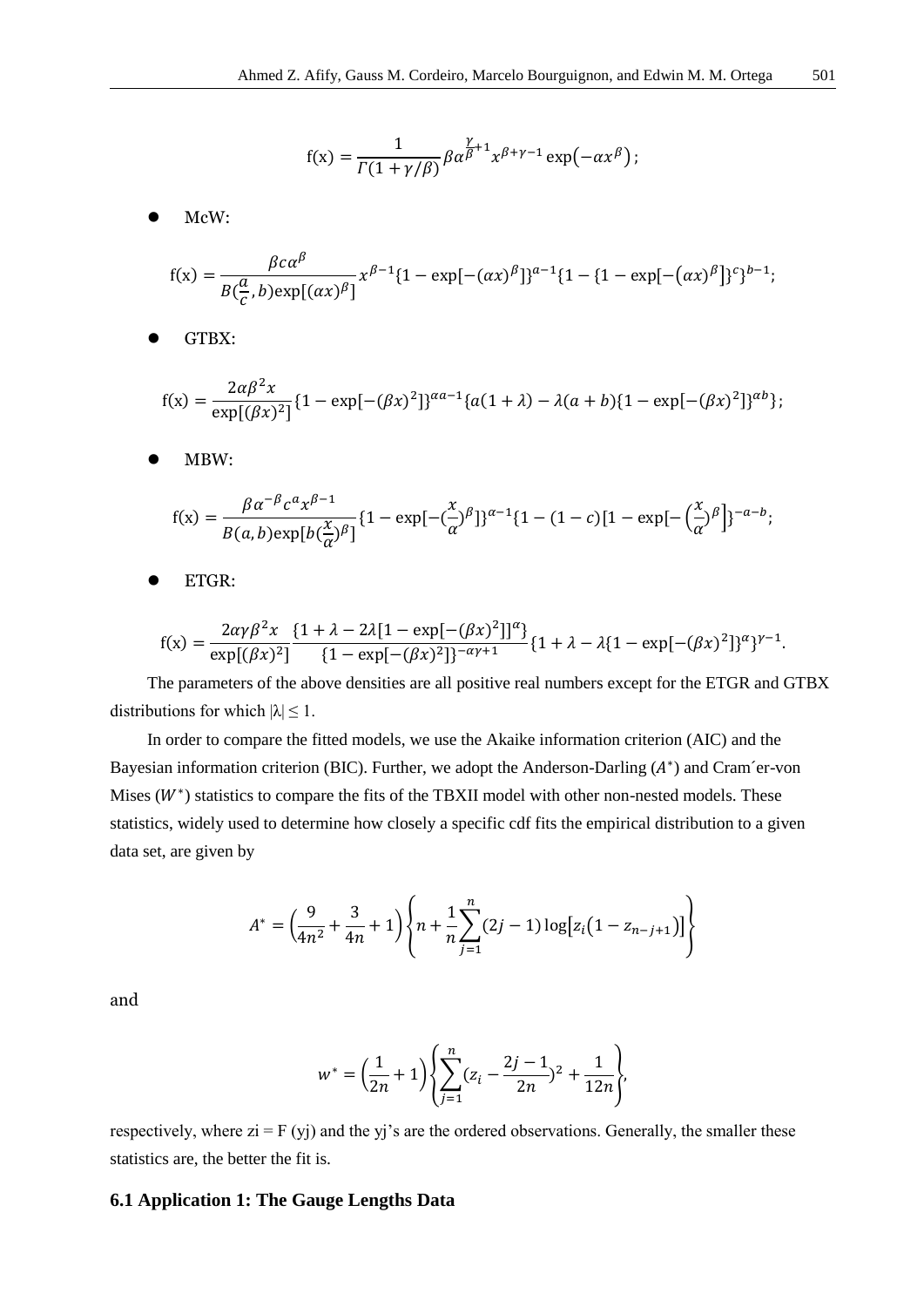The first data set on gauge lengths of 20 mm (Kundu and Raqab, 2009) consists of  $n = 74$ observations. Table 2 provides the MLEs of the model parameters, their corresponding standard errors (SEs) and the values of the AIC, BIC,  $W^*$  and  $A^*$  statistics. The plots of the fitted TBXII pdf and other fitted pdfs (defined before). to the current data, are displayed in Figure4. They reveal that the TBXII distribution yields the best fit and it can be considered a very competitive model to other distributions with positive support.

#### **6.2 Application 2: The Nicotine Data**

The second data set refers to nicotine measurements, made from several brands of cigarettes in 1998, collected by the an independent agency "Federal Trade Commission" of the US govern- ment. The report entitled tar, nicotine, and carbon monoxide of the smoke of 1206 varieties of domestic cigarettes for the year of 1998 consists of the data sets and some information about the source of the data, smokers behavior and beliefs about nicotine, tar and carbon monoxide contents in cigarettes.

Table 3 lists the MLEs of the model parameters, their SEs and the values of the AIC, BIC,  $W^*$  and A<sup>\*</sup> statistics. Some plots of the fitted TBXII pdf and other fitted pdfs are displayed in Figure 5. They also indicate that the TBXII model yields the best fit to the nicotine data compared to the other models.

| Model                                              |         |         | Estimates |          |         | $W^{\ast}$ | $A^\ast$ | AIC   | $_{BIC}$ |
|----------------------------------------------------|---------|---------|-----------|----------|---------|------------|----------|-------|----------|
| TBXII( $\alpha$ , $\beta$ , $\theta$ , $\lambda$ ) | 6.5235  | 6.3067  | 3.5559    | 0.211    |         | 0.026      | 0.195    | 110.3 | 119.5    |
|                                                    | (0.964) | (6.009) | (0.372)   | (1.077)  |         |            |          |       |          |
| $KwW(\alpha, \beta, a, b)$                         | 0.304   | 2.720   | 2.670     | 9.116    |         | 0.026      | 0.209    | 110.3 | 119.5    |
|                                                    | (0.151) | (4.825) | (5.760)   | (40.899) |         |            |          |       |          |
| $GW(\alpha, \beta, \gamma)$                        | 5.465   | 1.229   | 19.387    |          |         | 0.082      | 0.543    | 111.7 | 118.7    |
|                                                    | (9.227) | (0.671) | (10.959)  |          |         |            |          |       |          |
| $GTBX(\alpha, \beta, \lambda, a, b)$               | 3.490   | 0.661   | 0.002     | 2.519    | 0.016   | 0.104      | 0.688    | 118.1 | 129.6    |
|                                                    | (2.084) | (0.120) | (0.048)   | (1.503)  | (0.428) |            |          |       |          |
| $McW(\alpha, \beta, a, b, c)$                      | 1.438   | 0.583   | 83.720    | 14.428   | 3.460   | 0.119      | 0.779    | 118.8 | 130.3    |
|                                                    | (1.447) | (0.211) | (78.890)  | (15.870) | (9.663) |            |          |       |          |
| $MBW(\alpha, \beta, a, b, c)$                      | 1.765   | 1.426   | 36.336    | 3.361    | 3.096   | 0.124      | 0.811    | 119.1 | 130.7    |
|                                                    | (1.097) | (1.488) | (4.439)   | (6.695)  | (4.714) |            |          |       |          |
| $ETGR(\alpha, \beta, \lambda, \gamma)$             | 2.121   | 0.698   | 0.320     | 7.790    |         | 0.207      | 1.340    | 121.4 | 121.9    |
|                                                    | (0.315) | (0.040) | (0.228)   | (1.727)  |         |            |          |       |          |

Table 2: MLEs, their SEs (in parentheses) and the W  $*$ , A $*$ , AIC and BIC statistics for the gauge lengths.

Figure 6 displays the estimated cdf of the TBXII distribution. The QQ-plots of the fitted TBXII model are shown in Figure 7 for both data.

In summary, we compare the fits of the TBXII model with the KwW, McW, GTBX, MBW, GW and ETGR models for the gauge lengths and nicotine data in 2 and 3. We can conclude that the TBXII model has the lowest values for the AIC, BIC, W ∗ and A∗ statistics among the fitted models. Thus, the TBXII model could be chosen as the best model to both data sets. It is quite clear from the figures in these Tables 2 and 3 that this model provides the best fits to these two data sets. So, we prove empirically that it can be better model than other competitive models with positive support.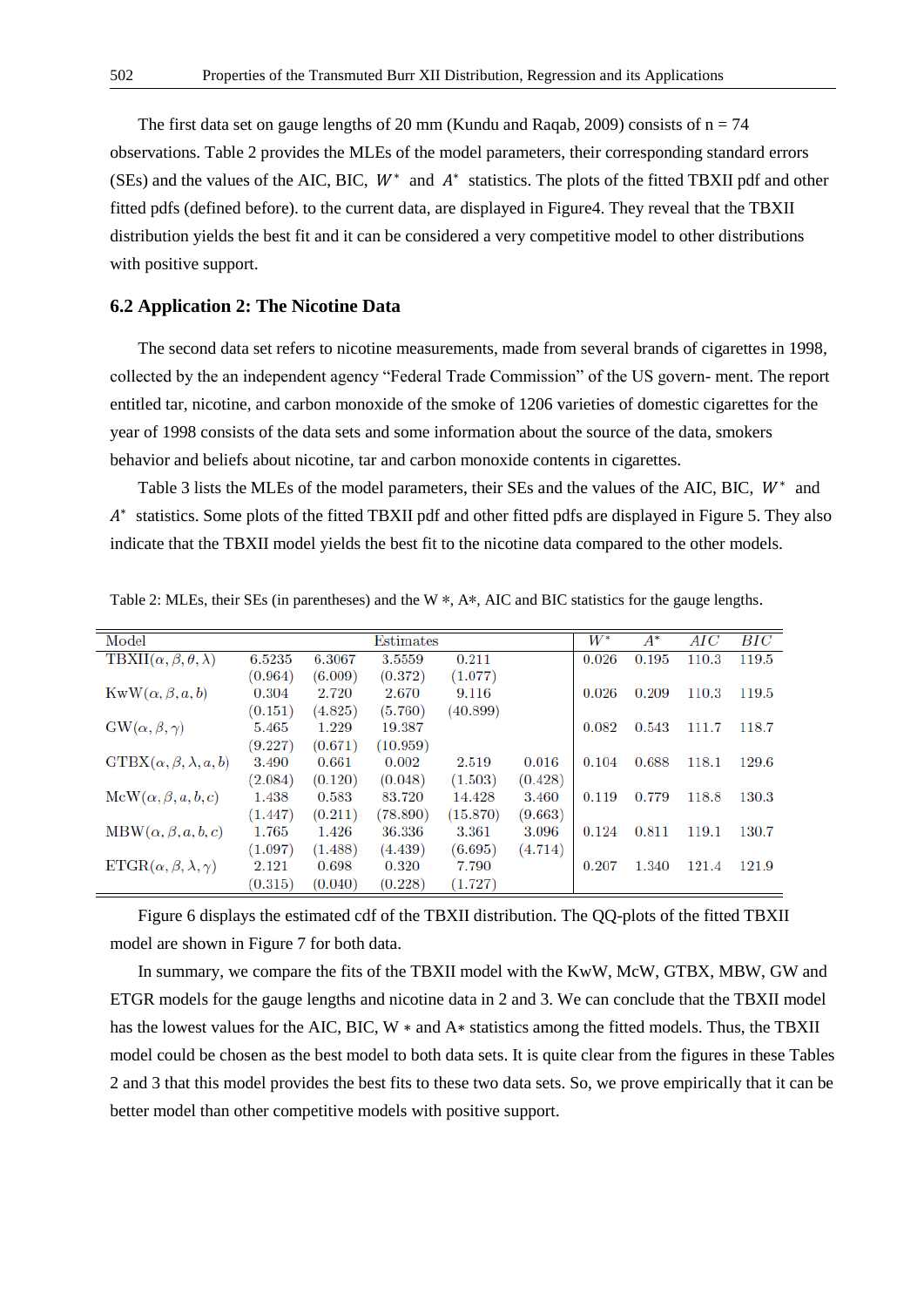| Model                                              |         |           | Estimates |         |         | $W^*$ | $A^*$  | AIC   | $_{BIC}$ |
|----------------------------------------------------|---------|-----------|-----------|---------|---------|-------|--------|-------|----------|
| TBXII( $\alpha$ , $\beta$ , $\theta$ , $\lambda$ ) | 2.9018  | 72.249    | 4.5353    | 0.3887  |         | 0.619 | 3.535  | 236.8 | 252.2    |
|                                                    | (0.118) | (151.565) | (3.4)     | (0.25)  |         |       |        |       |          |
| $KwW(\alpha, \beta, a, b)$                         | 2.507   | 0.483     | 11.814    | 18.795  |         | 0.997 | 5.825  | 263.0 | 278.4    |
|                                                    | (1.191) | (0.076)   | (3.707)   | (6.212) |         |       |        |       |          |
| $GW(\alpha, \beta, \gamma)$                        | 25.276  | 0.441     | 9.708     |         |         | 1.643 | 9.753  | 310.5 | 322.0    |
|                                                    | (6.912) | (0.066)   | (1.337)   |         |         |       |        |       |          |
| $GTBX(\alpha, \beta, \lambda, a, b)$               | 1.365   | 1.252     | 0.002     | 1.158   | 0.007   | 0.692 | 4.023  | 247.9 | 267.2    |
|                                                    | (8.100) | (0.039)   | (0.588)   | (6.872) | (0.101) |       |        |       |          |
| $McW(\alpha, \beta, a, b, c)$                      | 1.307   | 0.531     | 16.858    | 10.104  | 1.164   | 1.617 | 9.594  | 312.7 | 331.9    |
|                                                    | (0.596) | (0.079)   | (4.219)   | (3.995) | (0.793) |       |        |       |          |
| $MBW(\alpha, \beta, a, b, c)$                      | 2.509   | 0.626     | 20.633    | 9.408   | 3.644   | 1.933 | 11.525 | 340.8 | 360.0    |
|                                                    | (0.838) | (0.062)   | (4.202)   | (3.163) | (0.400) |       |        |       |          |
| $ETGR(\alpha, \beta, \lambda, \gamma)$             | 0.293   | 0.949     | 0.824     | 8.599   |         | 1.160 | 6.845  | 281.9 | 297.2    |
|                                                    | (0.073) | (0.040)   | (0.064)   | (3.112) |         |       |        |       |          |
|                                                    |         |           |           |         |         |       |        |       |          |

Table 3: MLEs, their SEs (given in parentheses) and the W ∗, A∗, AIC and BIC statistics for the nicotine data.



Figure 4: The fitted densities for the: (a) TBXII, KwW, GW and GTBX models; (b) TBXII, McW, MBW and ETGR models (gauge lengths).

# **6.3 Application 3: Vitamin A data regression model**

In this subsection, we consider a data set provided by the Instituto de Sau´de Coletiva Universidade Federal da Bahia. This data set was designed to evaluate the effect of vitamin A supplementation on recurrent diarrheal episodes in small children (see Barreto et al., 1994). Censoring times are random, and we aimed at modeling the treatment effect in time until the first occurrence of diarrheal episodes, this can be done by means of an appropriate regression model with censored data. The data from a randomized community trial that was designed to evaluated the effect of vitamin A supplementation on diarrheal episodes in 1,207 pre-school children, aged 6-48 months, who were assigned to receive either placebo or vitamin A in a small city in the Northeast of Brazil from December 1990 to December 1991. The vitamin A dosage was 100,000 IU for children younger than 12 months and 200,000 IU for older children, which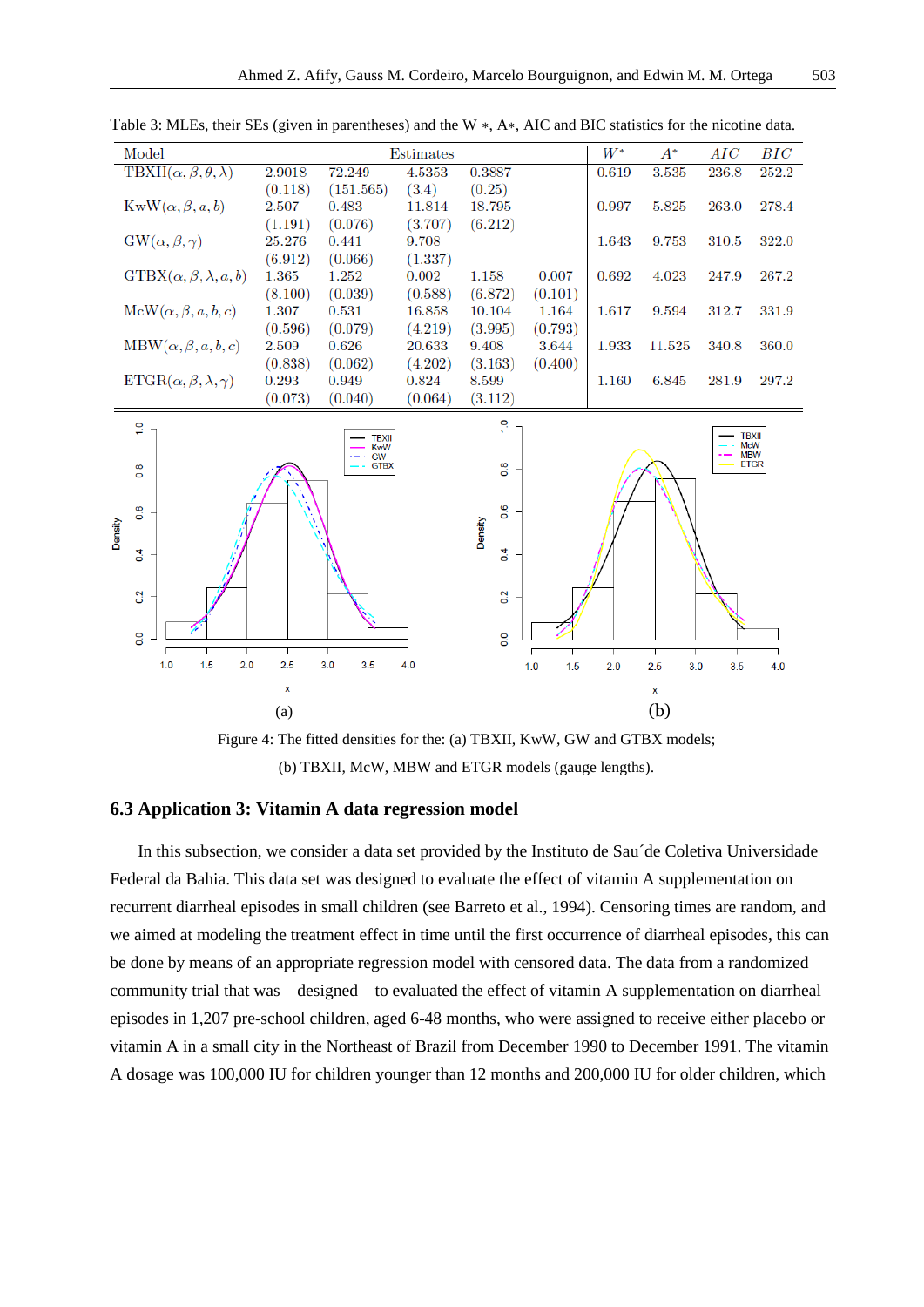

Figure 5: The fitted densities for the: (a) TBXII, KwW, GW and GTBX models. (b) TBXII, McW, MBW and ETGR models (nicotine).



Figure 6: The estimated cdf of the TBXII model for (a) the gauge lengths data (b) nicotine data.

is the highest dosage guideline established by the World Health Organization (WHO) for the prevention of vitamin A deficiency.

The total time was defined as the time from the first dose of vitamin A until the occurrence of an episode of diarrhea. An episode of diarrhea was defined as a sequence of days with diarrhea and a day with diarrhea was defined when 3 or more liquid or semi-liquid motions were reported in a 24-hour period. The information on the occurrence of diarrhea collected at each visit corresponds to a recall period of 48-72 hours. The number of liquid and semi-liquid motions per 24 hours was recorded.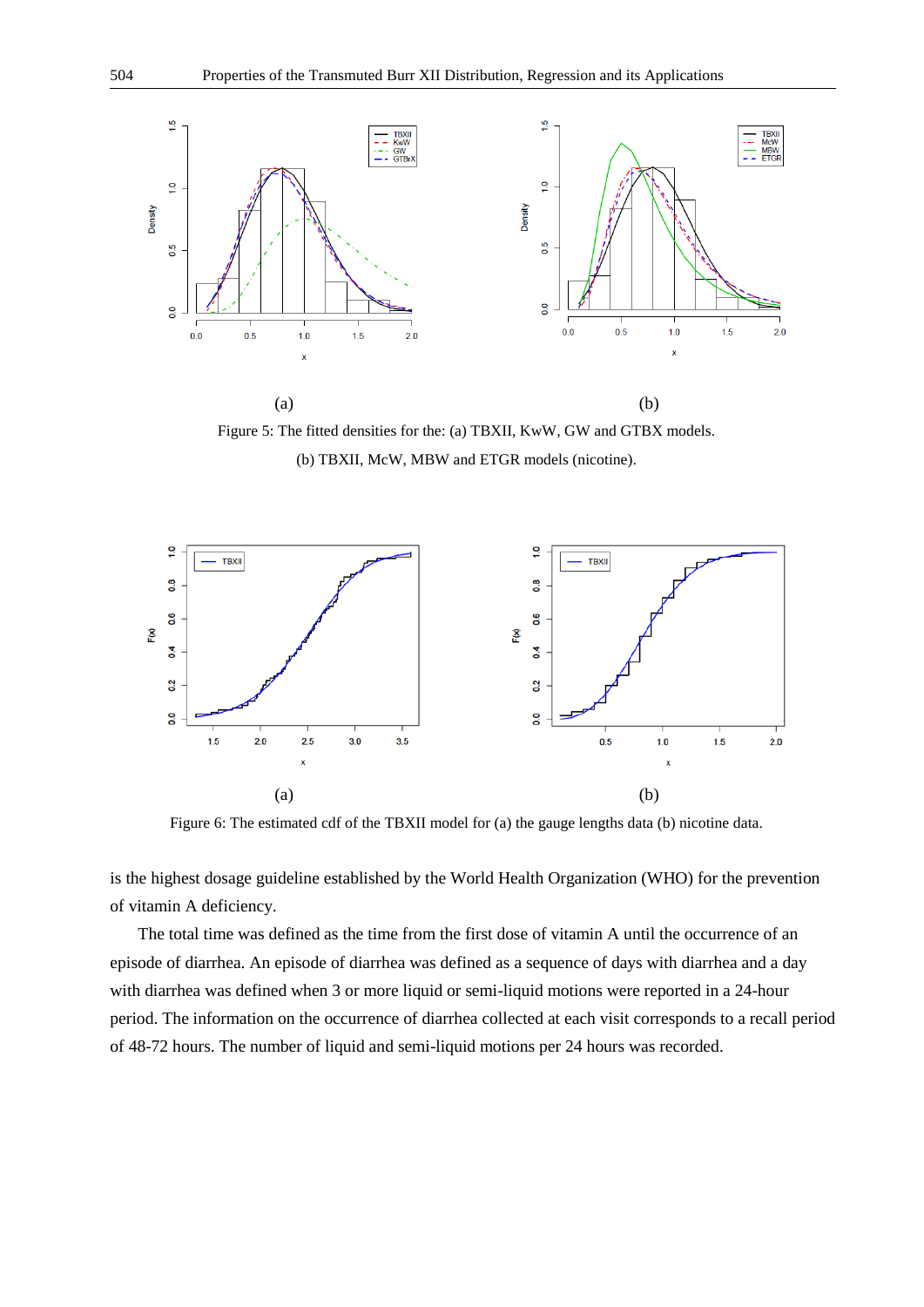The covariates considered in the regression models are:



Figure 7: QQ-plots of the TBXII model for the (a) gauge lengths data. (b) nicotine data.

- $x_{i1}$ : age at baseline (in months);
- $x_{i2}$ : treatment (0 = placebo, 1 = vitamin A);
- $x_{i3}$ : gender (0 = girl, 1 = boy).

We now present results on fitting the model

$$
y_i = \beta_0 + \tau_1 x_{i1} + \tau_2 x_{i2} + \tau_3 x_{i3} + \sigma z_i
$$

where the variable Yi follows the LBBXII distribution given in  $(28)$ ,  $i = 1, 2, \ldots, 1207$ .

Recently, Cordeiro et al.(2016) define the log-McDonald Burr XII (LMcBXII) distribution.The density function of Y, is given by (for  $y \in R$ )

$$
f(y) = \frac{ck}{\sigma B(a, b)} \exp\left(\frac{y - \mu}{\sigma}\right) [1 + \exp\left(\frac{y - \mu}{\sigma}\right)]^{-k-1} \{1 - [1 + \exp\left(\frac{y - \mu}{\sigma}\right)]^{-k}\}^{ac-1} \times [1 - [1 + \exp\left(\frac{y - \mu}{\sigma}\right)]^{-k}\}^{c}]^{b-1},
$$
\n(28)

where a, b, c,  $\sigma$  and k are positive parameters and  $\mu \in R$ . The LMcBXII distribution contains as special models some well-known distributions. If  $c = 1$ , it reduces to the log-beta Burr XII (LBBXII) distribution. If  $a = 1$ , it yields the log-Kumaraswami Burr XII (LKwBXII) distribution. It simplifies to the log-Burr XII (LBXII) distribution when  $a = b = c = 1$  (Silva it at el., 2008). Further, if  $a = b = c = 1$ , in addition to  $k = 1$ , it becomes the logistic distribution (Lawless, 2008). Cordeiro et al. (2016) based on the LMcBXII density, proposed a log-linear regression model linking the response variable yi and the explanatory variable vector  $V_i^T = (v_{i1}, ..., v_{ip}).$ 

We now compare the LTBXII regression model with the LMcBXII, LBBXII, LKwBXII, LBXII and logistic regression models. The MLEs of the model parameters are calculated using the NLMixed procedure in SAS. Iterative maximization of the the log likelihood function (26) starts with initial values for β and σ which are taken from the fit of the LBXII regression model with  $a = b = c = 1$ .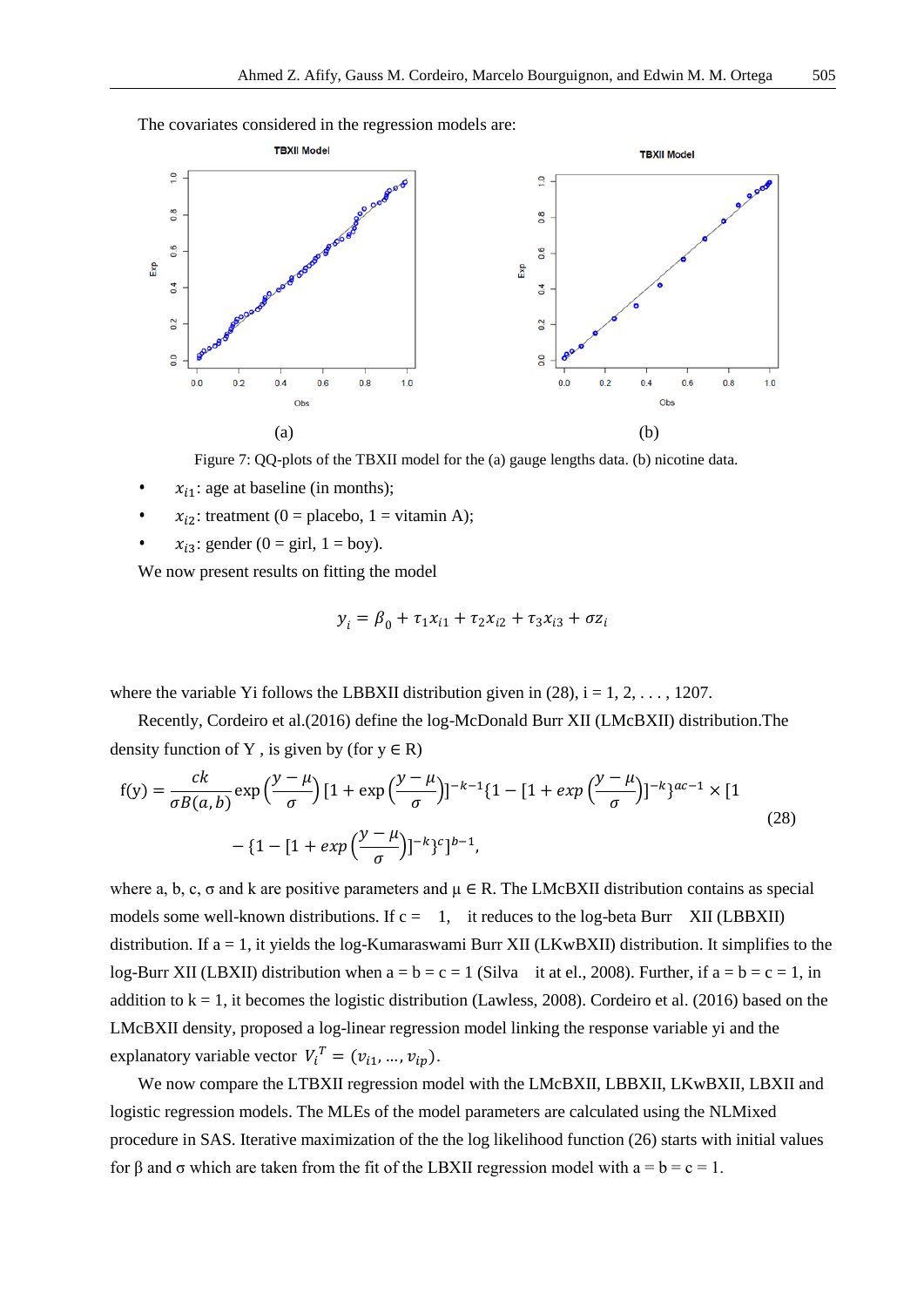A summary of the values of the AIC, BIC and CAIC to compare the LTBXII, LMcBXII, LBBXII, LKwBXII, LBXII regression models is given in Table 4. These results indicate that the LTBXII regression model has the lowest AIC, BIC and CAIC values among those values of the fitted models, and therefore it could be chosen as the best model.

Table 4: AIC, BIC and CAIC statistics for comparing the LTBXII, LMcBXII, LBBXII, LKw- BXII, LBXII and logistic regression models.

| Regression model AIC |        | <b>CAIC</b> | BІC    |
|----------------------|--------|-------------|--------|
| <b>LTBXII</b>        | 3217.3 | 3217.4      | 3253.0 |
| LMcBXII              | 3221.4 | 3221.5      | 3267.2 |
| <b>LBBXII</b>        | 3224.5 | 3224.7      | 3265.3 |
| LKwBXII              | 3223.5 | 3223.6      | 3264.2 |
| LBXII                | 3235.3 | 3235.4      | 3265.9 |
| Logistic             | 3288.3 | 3288.4      | 3313.8 |

The MLEs and their SEs of the parameters for the LTXBII regression model are given in Table 5.

| Parameter | Estimate | SE     | p-value     |
|-----------|----------|--------|-------------|
|           | 3.2163   | 0.8757 |             |
|           | 0.0321   | 0.0119 |             |
| σ         | 0.2840   | 0.0286 |             |
| $\tau_0$  | 1.9316   | 0.1001 | ${}< 0.001$ |
| $T_1$     | 0.0218   | 0.0026 | ${}< 0.001$ |
| $\tau_2$  | 0.0859   | 0.0573 | 0.1341      |
| $T_3$     | 0.0397   | 0.0574 | 0.4890      |

Table 5: MLEs for the parameters from the LTBXII regression model on the complete vitamin A data set

We note from the fitted LBBXII regression model that x1 is significant at 1% and that there is a significant difference between the age for the survival times. The MLEs of the parameters for the final model are given in Table 6. We can interpret the estimated coefficients of the final model

Table 6: MLEs for the parameters from the LTBXII regression model on the complete vitamin A data set - final

| model     |          |        |         |  |  |  |
|-----------|----------|--------|---------|--|--|--|
| Parameter | Estimate | SE     | p-value |  |  |  |
|           | 3.2400   | 0.8919 |         |  |  |  |
|           | 0.0316   | 0.0118 |         |  |  |  |
| σ         | 0.2827   | 0.0281 |         |  |  |  |
| $\beta_0$ | 1.9959   | 0.0908 | < 0.01  |  |  |  |
|           | 0.0216   | 0.0026 | < 0.01  |  |  |  |

as the follows The median survival time should increase approximately 2.18% (e0.0216  $\times$  100%) when age increases one unit.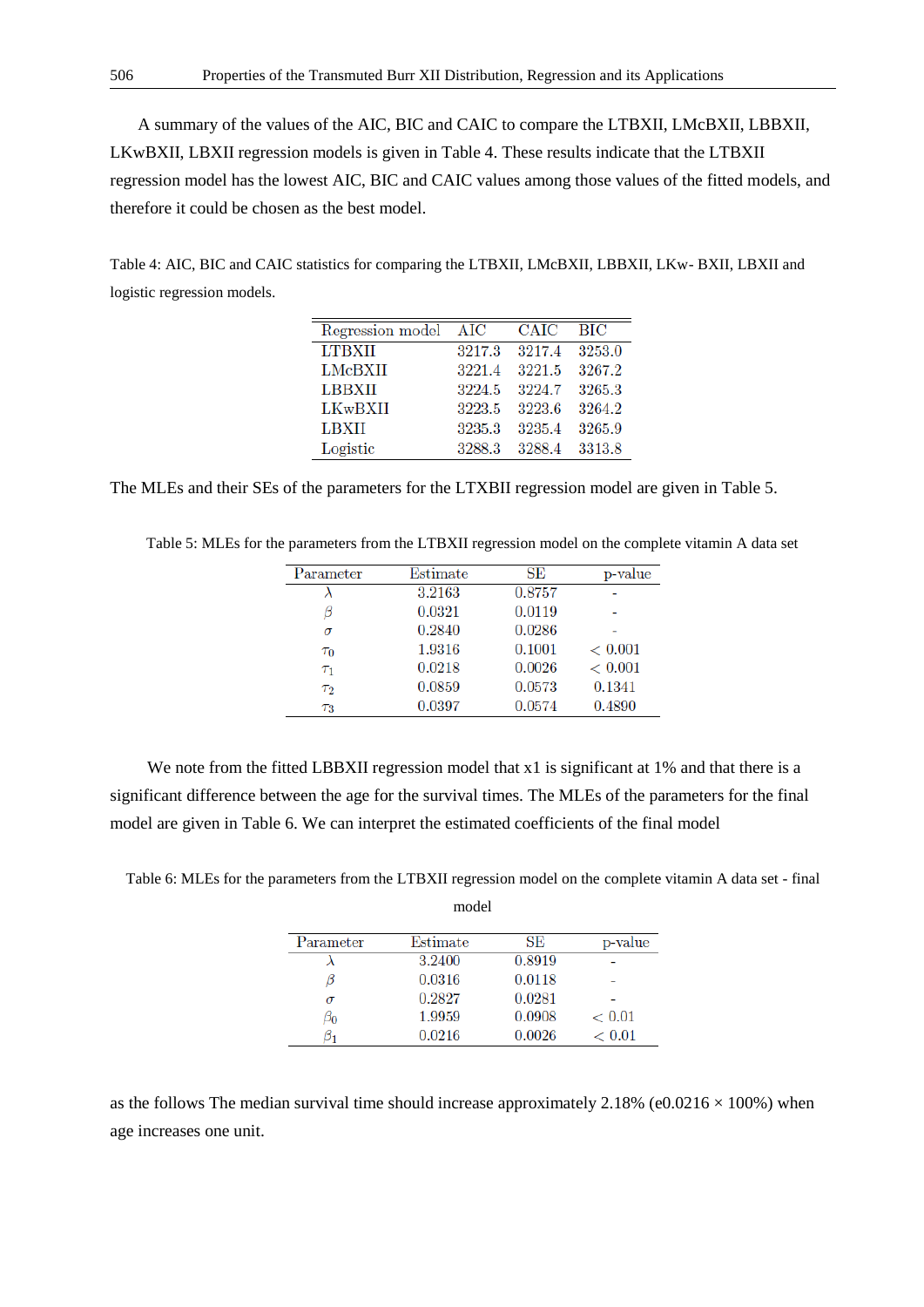Statistical distributions are very useful in describing and predicting real world phenomena. Numerous generalized distributions have been extensively used over the last decades for modeling data in several areas. Recent developments focus on defining new families to extend well-known distributions and at the same time providing great flexibility in modeling data in practice. So, several classes to generate new distributions by adding one or more parameters have been proposed in the existing literature. We define the transmuted Burr XII (TBXII) model and obtain some of its mathematical properties including explicit expressions for the ordinary and incomplete moments, moments of the residual and reversed residual lifetimes, mean deviations, generating function, order statistics, probability weighted moments and R´enyi and Shannon entropies. Also, a log-transmuted Burr XII regression model with the presence of censored data is proposed as an alternative to model lifetime when the failure rate function presents unimodal shape. We show that the TBXII model can provide better fits than other models generated from well-known families by means of two real data sets. Further, we give an application for the new regression model

# **References**

- [1] Afify A.Z., Alizadeh, M., Yousof, H.M., Aryal, G. and Ahmad, M. (2016a). The transmuted geometric-G family of distributions: theory and applications. Pakistan Journal Statistics, 32, 139– 160.
- [2] Afify, A.Z., Cordeiro, G.M., Ortega, E.M.M., Yousof, H.M. and Butt, N.S. (2016b). The four-parameter Burr XII distribution: properties, regression model and applications. Communications in Statistics-Theory and Methods, DOI: 10.1080/03610926.2016.1231821.
- [3] Afify, A.Z., Nofal, Z.M. and Ebraheim, A.N. (2015). Exponentiated transmuted generalized Rayleigh distribution: a new four parameter Rayleigh distribution. Pakistan Journal of Statistics and Operations Research, 11, 115–134.
- [4] Afify, A.Z., Cordeiro, G.M., Nadarajah, S., Yousof, H.M.,O¨ zel, G., Nofal, Z.M. and Altun, E. (2017a). The complementary geometric transmuted-G family of distributions: Model, properties and application. Hacettepe University Bulletin of Natural Sciences and Engi- neering Series B: Mathematics and Statistics, 47.
- [5] Afify A. Z., Yousof, H. M. and Nadarajah, S. (2017b). The beta transmuted-H family for lifetime data. Statistics and Its Interface, 10, 505-520.
- [6] Alexander, C., Cordeiro, G.M., Ortega, E.M.M. and Sarabia, J.M. (2012). Generalized beta-generated distributions. Computational Statistics and Data Analysis, 56, 1880–1897.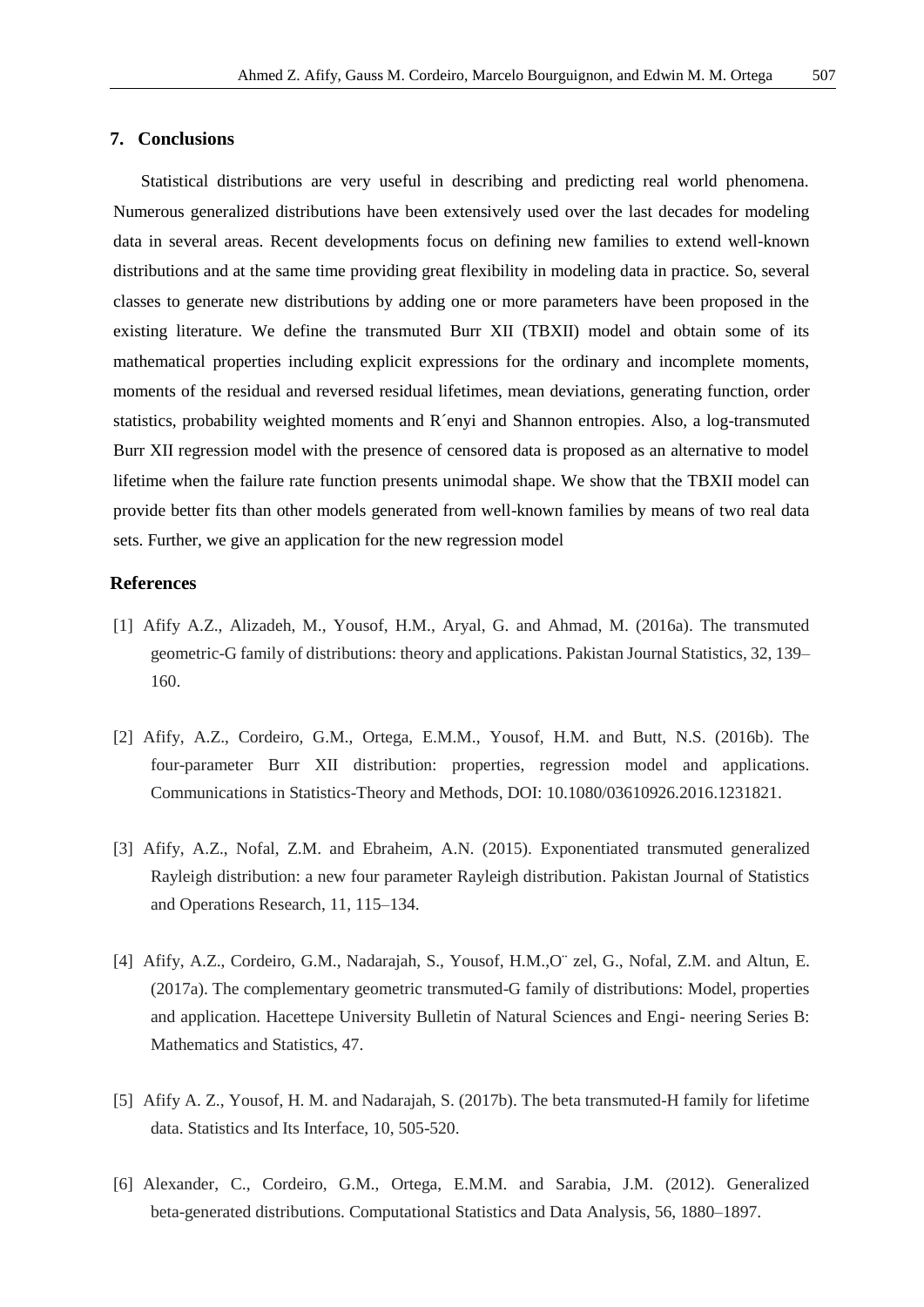- [7] Al-Khazaleh, A.M.H. (2016). Transmuted Burr type XII distribution: A generalization of the Burr type XII distribution. International Mathematical Forum, 11, 547-556.
- [8] Al-Saiari, A.Y., Baharith, L.A. and Mousa, S.A. (2014). Marshall-Olkin extended Burr type XII distribution. International Journal of Statistics and Probability, 3, 78–84.
- [9] Alzaatreh, A., Famoye, F. and Lee, C. (2013). A new method for generating families of continuous distributions. Metron, 71, 63–79.
- [10] Barreto, M.L., Santos, L.M.P., Assis, A.M.O., Araujo, M.P.N., Farenzena, G.G., Santos, P.A.B. and Fiaccone, R.L. (1994). Effect of vitamin A supplementation on diarrohea and acute lower-respiratory-tract infections in young children in Brazil. Lancet, 344, 228-231.
- [11] Bourguignon, M., Silva, R.B. and Cordeiro, G.M. (2014). The Weibull-G family of proba- bility distributions. Journal of Data Science, 12, 53–68.
- [12] Bourguignon, M., Ghosh, I., and Cordeiro, G.M. (2016). General Results for the Transmuted Family of Distributions and New Models. Journal of Probability and Statistics, 1-12.
- [13] Cordeiro, G.M. and de Castro, M. (2011). A new family of generalized distributions. Journal of Statistical Computation and Simulation, 81, 883–893.
- [14] Cordeiro, G.M., Hashimoto, E.M. and Ortega, E.M.M. (2014). The McDonald Weibull model. A Journal of Theoretical and Applied Statistics, 48, 256–278.
- [15] Cordeiro, G.M., Ortega, E.M.M. and Nadarajah, S. (2010). The Kumaraswamy Weibull distribution with application to failure data. Journal of the Franklin Institute, 347, 1399– 1429.
- [16] Cordeiro, G.M., Ortega, E.M.M., Hamedani, G.G.and Garcia, D.A. (2016). The McBurr XII and log-McBurr XII models with applications to lifetime data. International Journal of Statistics and Probability, 5, 1-18.
- [17] Eugene, N., Lee, C. and Famoye, F. (2002). Beta-normal distribution and its applications. Communications in Statistics-Theory and Methods, 31, 497–512.
- [18] Gradshteyn, I. S. and Ryzhik, I. M. (2000). Table of Integrals, Series and Products (sixth edition). San Diego: Academic Press.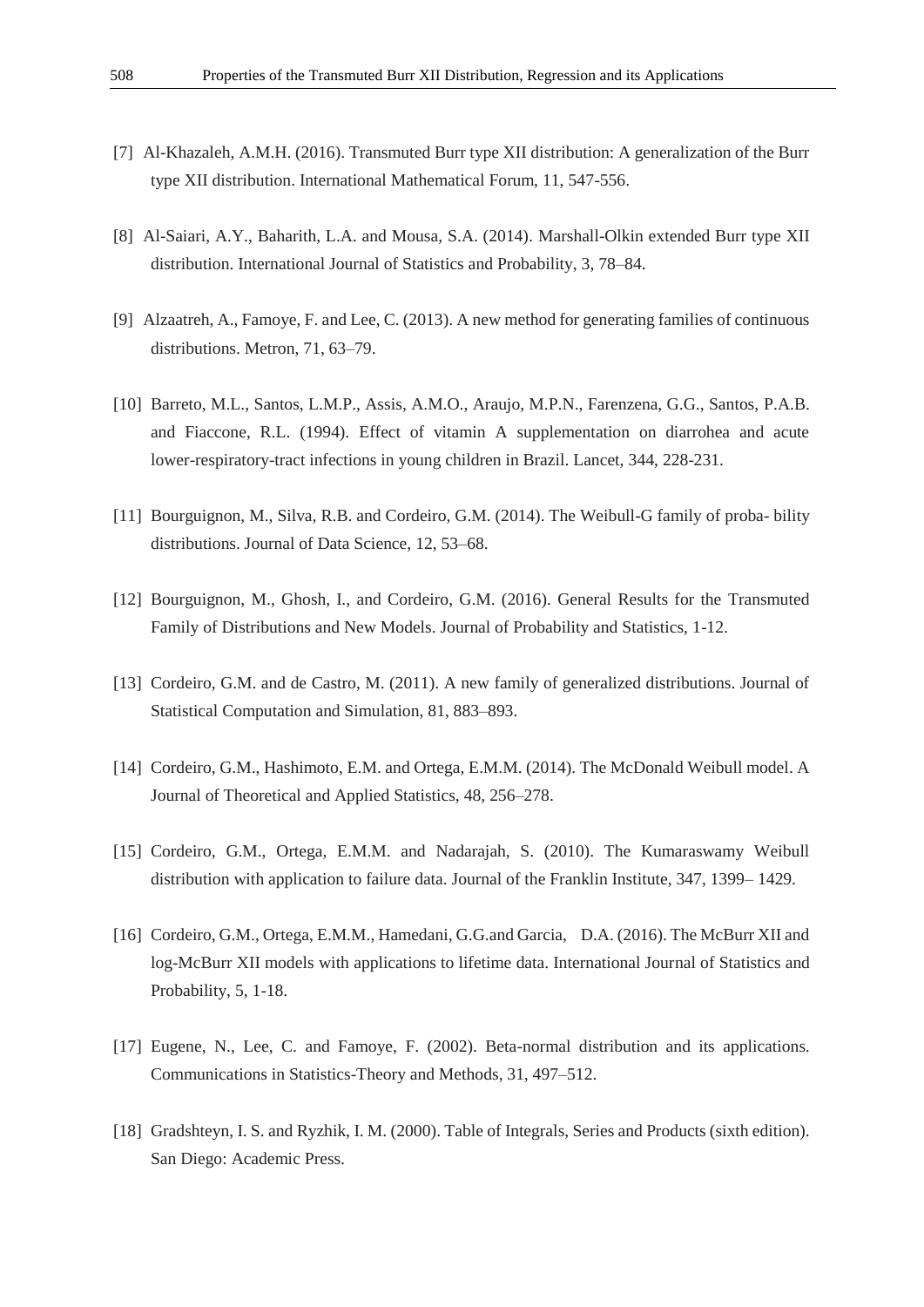- [19] Gomes, E.E., da-Silva, C.Q. and Cordeiro, G.M. (2015). Two extended Burr models: Theory and practice. Communication in Statistics Theory-Methods, 44, 1706–1734.
- [20] Khan, M.N. (2015). The modified beta Weibull distribution. Hacettepe Journal of Mathematics and Statistics, 44, 1553–1568.
- [21] Kundu, D. and Raqab, M.Z. (2009). Estimation of  $R = P(Y < X)$  for three-parameter Weibull distribution. Statistics and Probability Letters, 79, 1839–1846.
- [22] Marshall, A.N. and Olkin, I. (1997). A new method for adding a parameter to a family of distributions with applications to the exponential and Weibull families. Biometrika, 84, 641–652.
- [23] Mead, M.E. (2014). The beta exponentiated Burr XII distribution. Journal of Statistics: Advances in Theory and Applications, 12, 53–73.
- [24] Mead, M.E. and Afify, A.Z. (2017). On five parameter Burr XII distribution: properties and applications. South African Statistical Journal, forthcomig.
- [25] Nasir, M.A., Tahir, M.H., Jamal, F. and O¨ zel, G. (2017). A New Generalized Burr Familyof Distributions for the Lifetime Data. J. Stat. Appl., 6, 1-17.
- [26] Nofal, Z.M., Afify, A.Z., Yousof, H.M. and Cordeiro, G.M. (2017). The generalized transmuted-G family of distributions. Communications in Statistics-Theory and Methods, 46, 4119-4136.
- [27] Parana´ıba, P.F., Ortega, E.M.M., Cordeiro, G.M. and Pescim, R.R. (2011). The beta Burr XII distribution with application to lifetime data. Computation Statistics and Data Anal- ysis, 55, 1118–1136.
- [28] Parana´ıba, P.F., Ortega, E.M.M., Cordeiro, G.M. and de Pascoa, M. (2013). The Kumaraswamy Burr XII distribution: theory and practice. Journal of Statistical Computation and Simulation, 83, 2117–2143.
- [29] Provost, S.B., Saboor, A. and Ahmad, M. (2011). The gamma Weibull distribution. Pak- istan Journal Statistics, 27, 111–131.
- [30] Prudnikov, A. P., Brychkov, Y. A. and Marichev, O. I. (1992). Integrals and Series, 4.Gordon and Breach Science Publishers, Amsterdam.